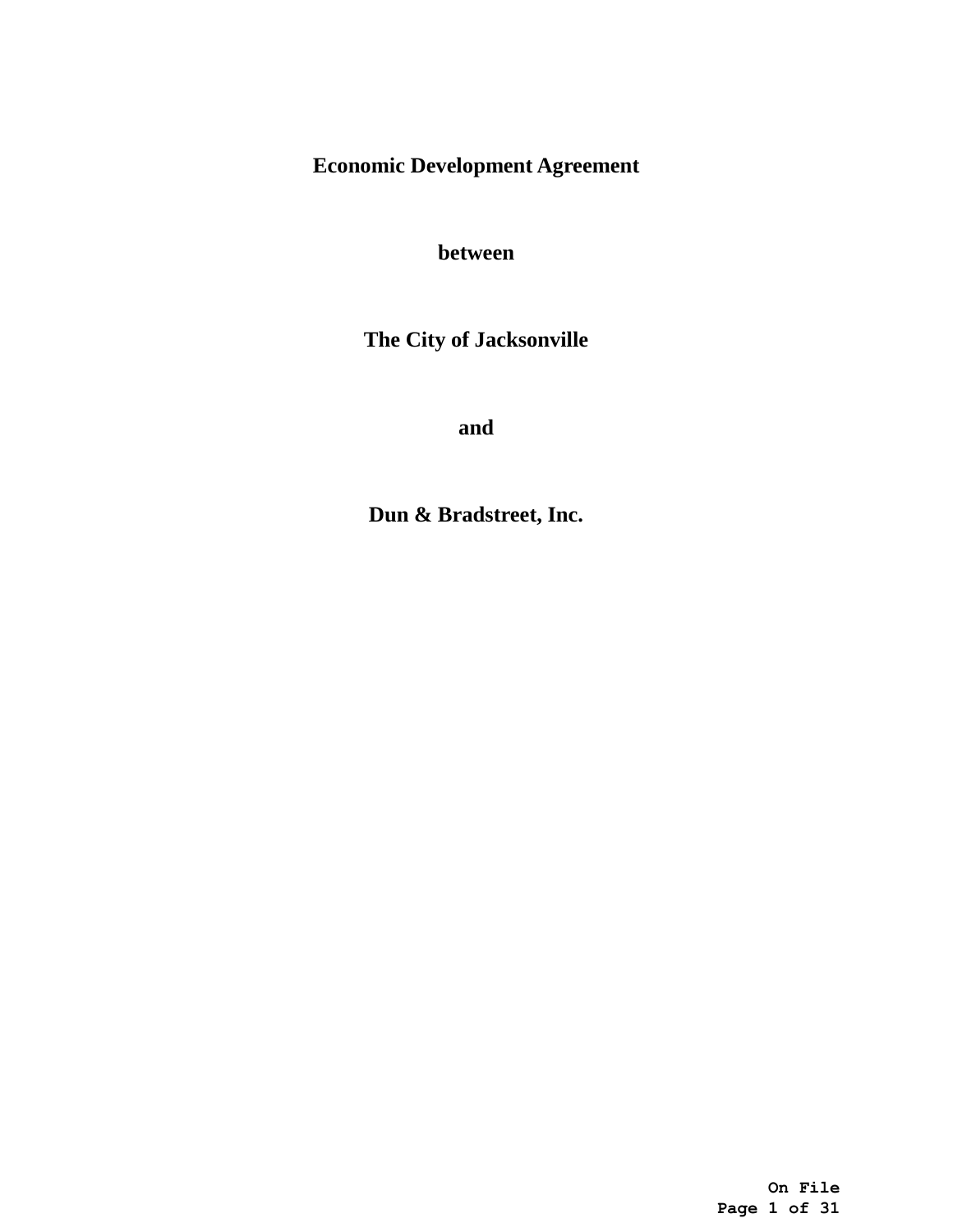# **Economic Development Agreement**

| 1.1        |                    |  |
|------------|--------------------|--|
| 1.2        |                    |  |
| 1.3        |                    |  |
| 1.4        |                    |  |
| 1.5        |                    |  |
| 1.6        |                    |  |
|            |                    |  |
| 2.1        |                    |  |
| 2.2        |                    |  |
| 2.3        |                    |  |
| 2.4        |                    |  |
| 2.5        |                    |  |
| 2.6        |                    |  |
| 2.7        |                    |  |
| 2.8        |                    |  |
|            |                    |  |
| 3.1        |                    |  |
| 3.2        |                    |  |
|            |                    |  |
| 4.1        |                    |  |
| 4.2        |                    |  |
| 4.3        |                    |  |
| 4.4        |                    |  |
| 4.5        |                    |  |
| Article 5. |                    |  |
| 5.1        |                    |  |
| 5.2        |                    |  |
| 5.3        |                    |  |
| 5.4        |                    |  |
|            |                    |  |
| 6.1        |                    |  |
| 6.2        | Further disclaimer |  |
| 7.1        |                    |  |
|            |                    |  |
| 8.1        |                    |  |
| 8.2        |                    |  |
| 8.3        |                    |  |
| 8.4        |                    |  |
| 8.5        |                    |  |
| 8.6        |                    |  |
|            |                    |  |
| 9.1        |                    |  |
|            |                    |  |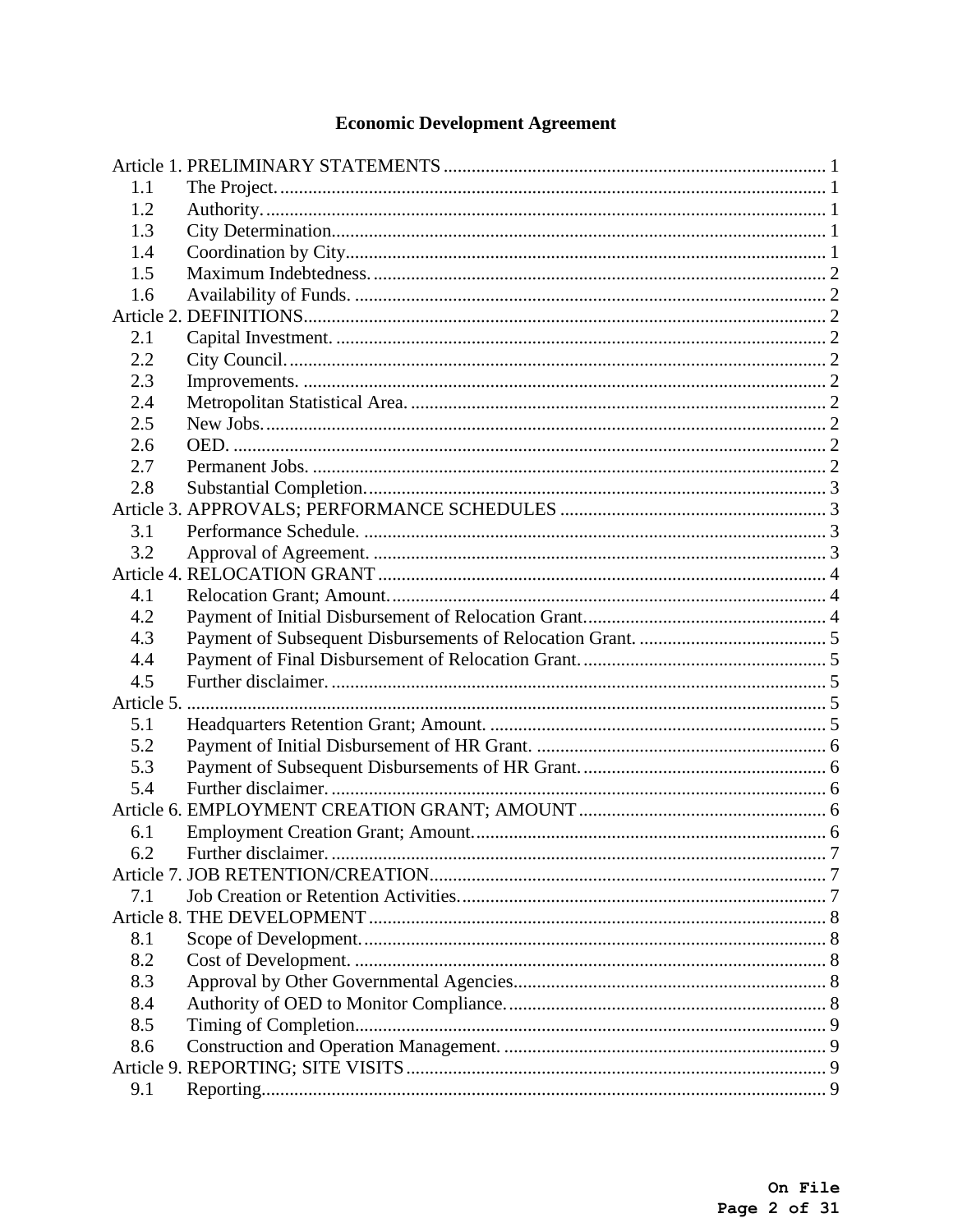| 9.2   |  |
|-------|--|
|       |  |
| 10.1  |  |
| 10.2  |  |
|       |  |
| 11.1  |  |
| 11.2  |  |
| 11.3  |  |
| 11.4  |  |
| 11.5  |  |
| 11.6  |  |
| 11.7  |  |
| 11.8  |  |
| 11.9  |  |
| 11.10 |  |
| 11.11 |  |
| 11.12 |  |
| 11.13 |  |
| 11.14 |  |
| 11.15 |  |
| 11.16 |  |
| 11.17 |  |
| 11.18 |  |
| 11.19 |  |
| 11.20 |  |
| 11.21 |  |
| 11.22 |  |
| 11.23 |  |
| 11.24 |  |
| 11.25 |  |
| 11.26 |  |
| 11.27 |  |
| 11.28 |  |
| 11.29 |  |
| 11.30 |  |
| 11.31 |  |
| 11.32 |  |

- Exhibits:<br>Exhibit A Description of the Project Parcel<br>Exhibit B Improvements<br>Exhibit C Annual Survey<br>Exhibit D Job Report
- 
- 
-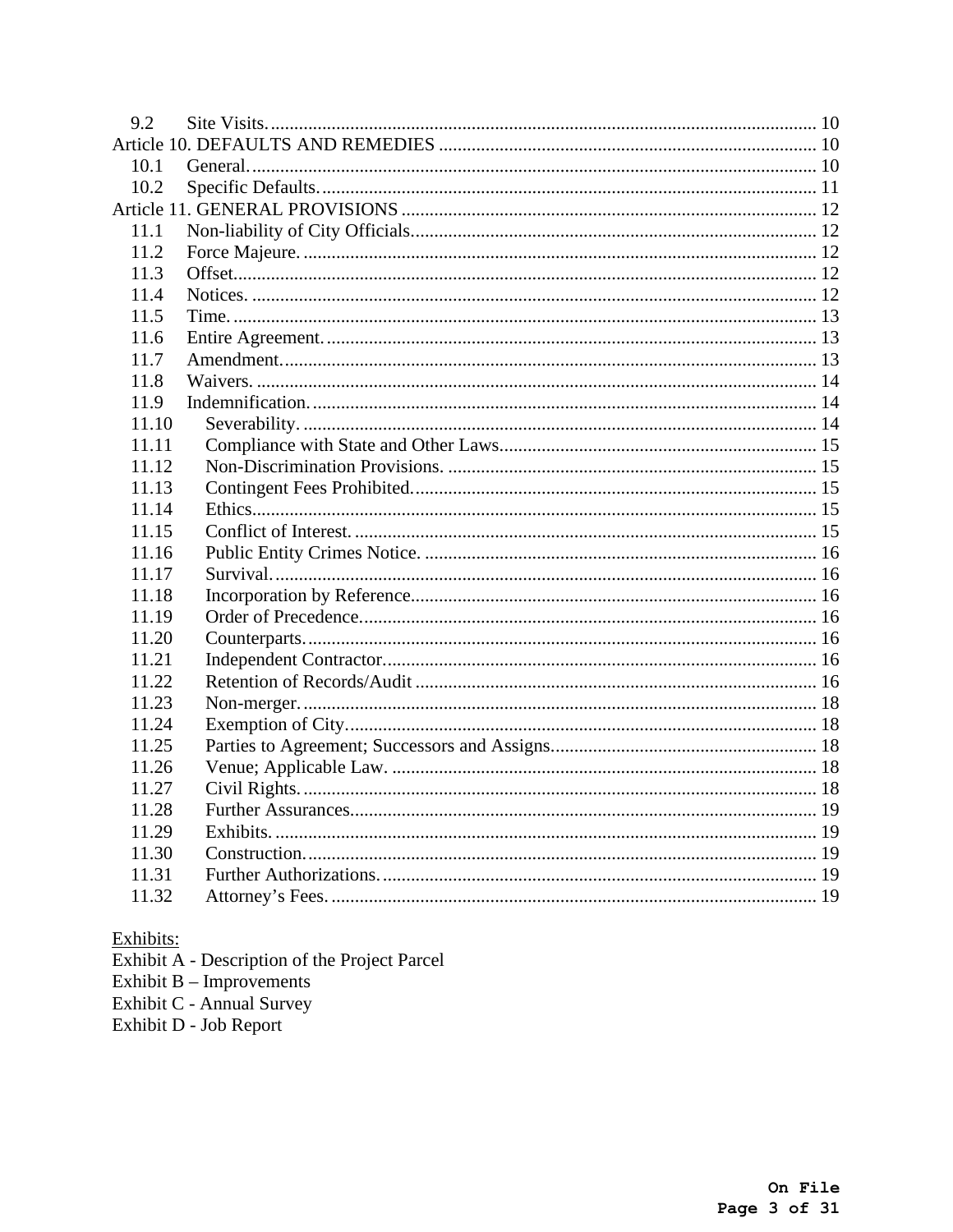### **ECONOMIC DEVELOPMENT AGREEMENT**

This **ECONOMIC DEVELOPMENT AGREEMENT** (this "Agreement") is made this \_ day of \_\_\_\_\_\_\_\_\_, 2021 (the "Effective Date"), between the **CITY OF JACKSONVILLE**, a municipal corporation and a political subdivision of the State of Florida (the "City") and **DUN & BRADSTREET, INC.** a Delaware corporation (the "Company").

## **Article 1. PRELIMINARY STATEMENTS**

### <span id="page-3-0"></span>1.1 **The Project.**

<span id="page-3-1"></span>The Company proposes to relocate its United States Headquarters to a to-be-purchased location located in Jacksonville, Florida as more particularly described on **[Exhibit A](#page-24-0)** attached hereto (the "Project Parcel"). The creation of jobs pursuant to [Article 7](#page-9-1) hereof, the purchase and installation of real property and tangible personal property and the obligations of the Company under this Agreement are collectively referred to herein as the "Project." The proposed Project includes the purchase of real property and the purchase and installation of tangible personal property on the Project Parcel. The Project is expected to represent an estimated total Capital Investment of \$75,000,000 by or on behalf of the Company.

### 1.2 **Authority.**

<span id="page-3-2"></span>The City Council has authorized execution of this Agreement pursuant to City Resolution 2021- -A (the "Resolution").

#### 1.3 **City Determination.**

<span id="page-3-3"></span>The City has determined that the Project is consistent with the goals of the City in that the Project will, among other things:

- (a) create 500 New Jobs (defined below) with an average annual salary of \$77,000;
- (b) generate significant new ad valorem taxes, including significant new tax revenues for the public school system;
- (c) create induced and indirect job effects which will have a positive impact on local small businesses; and
- (d) promote and encourage private Capital Investment of \$75,000,000.

## 1.4 **Coordination by City.**

<span id="page-3-4"></span>The City hereby designates the Economic Development Officer of the OED or his or her designee to be the Project Coordinator who will, on behalf of the City, coordinate with the Company and administer this Agreement according to the terms and conditions contained herein and in the Exhibit(s) attached hereto and made a part hereof. It shall be the responsibility of the Company to coordinate all project related activities and all matters under this Agreement with the designated Project Coordinator,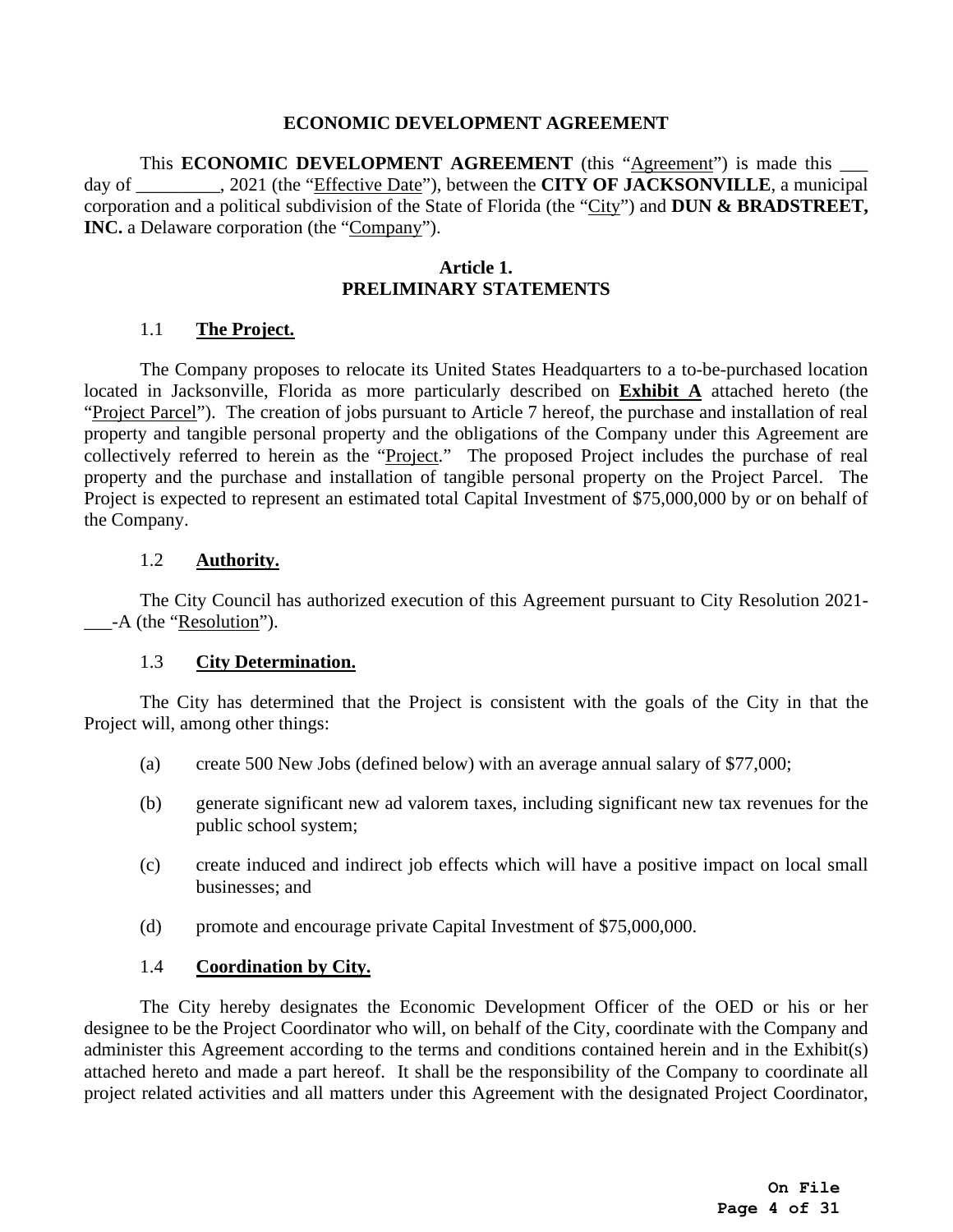unless otherwise stated herein. Notwithstanding the foregoing or any other statements herein to the contrary, the OED is an office of the City and has no separate liability under this Agreement.

## 1.5 **Maximum Indebtedness.**

<span id="page-4-0"></span>The maximum indebtedness of the City for all fees, reimbursable items or other cost pursuant to this Agreement shall not exceed the sum of TWENTY-ONE MILLION AND NO/100 (\$21,000,000.00).

## 1.6 **Availability of Funds.**

<span id="page-4-1"></span>The City's obligations under this Agreement are contingent upon availability of lawfully appropriated funds for the Project and this Agreement.

## **Article 2. DEFINITIONS**

<span id="page-4-2"></span>As used in this Agreement, the following terms shall have the meaning set opposite each:

## 2.1 **Capital Investment.**

<span id="page-4-3"></span>Money invested by a company to purchase items that may normally be capitalized by a company in the normal conduct of its business.

## 2.2 **City Council.**

<span id="page-4-4"></span>The body politic, as the same shall be from time to time constituted, charged with the duty of governing the City.

#### 2.3 **Improvements.**

<span id="page-4-5"></span>All of the improvements that are incorporated into the Project on the Project Parcel, as further detailed in **Exhibit B** hereof. The Improvements include the acquisition of the Project Parcel and purchase of tangible personal property relating thereto.

## <span id="page-4-6"></span>2.4 **Metropolitan Statistical Area.**

Duval, Clay, St. Johns, Nassau and Baker Counties.

## <span id="page-4-7"></span>2.5 **New Jobs.**

Permanent Jobs new to the City and the State with an average annual salary of \$77,000.

## <span id="page-4-8"></span>2.6 **OED.**

The Office of Economic Development and any successor to its duties and authority.

## <span id="page-4-9"></span>2.7 **Permanent Jobs.**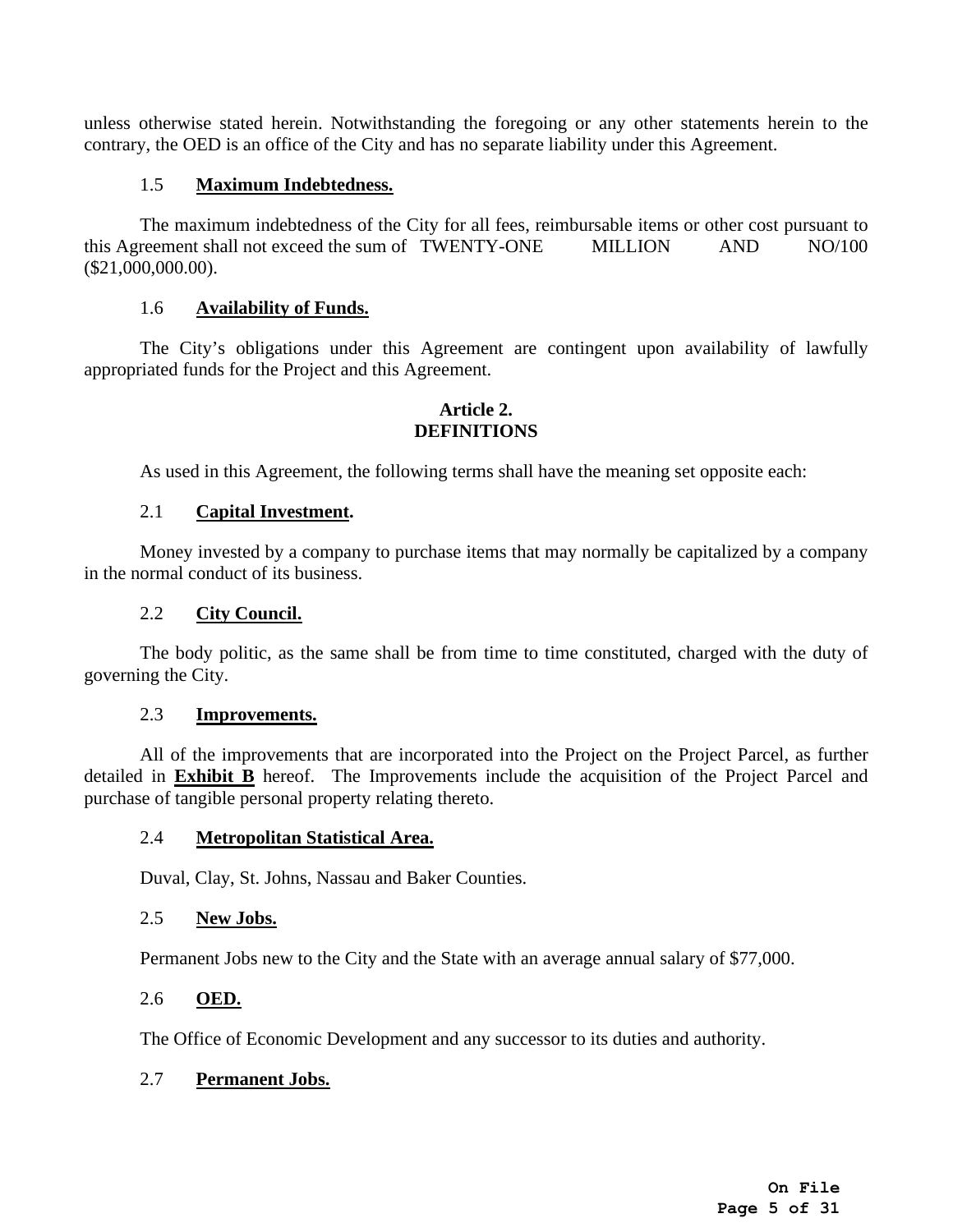Full-time equivalent jobs created by the Company or by the Related Companies within Duval County.

## <span id="page-5-0"></span>2.8 **Substantial Completion.**

"Substantially Completed", "Substantial Completion" or "Completion" means that the Project Parcel has been purchased by the Company, and, as applicable, all permits have been finalized, a certificate of substantial completion has been issued by the contractor and verified by the architect of record, a certificate of occupancy has been issued and the Improvements are available for use in accordance with their intended purpose; subject to commercially reasonable punch list items, completion of tenant improvements and similar items.

Other capitalized terms not defined in this Article shall have the meanings assigned to them elsewhere in this Agreement.

## **Article 3. APPROVALS; PERFORMANCE SCHEDULES**

## <span id="page-5-1"></span>3.1 **Performance Schedule.**

<span id="page-5-2"></span>The Company and the City have jointly established the following dates for the performance of each party's respective obligations under this Agreement (herein called the "Performance Schedule"):

Creation and retention of 500 New Jobs by no later than December 31, 2025.

Completion of the acquisition of the Project Parcel, construction of any improvements related thereto, and purchase and installation of tangible personal property (machinery and equipment) shall be no later than December 31, 2025.

The City and the Company have approved this Performance Schedule. By the execution hereof, and subject to the terms of this Agreement, the Company hereby agrees to undertake and complete the development of the Project in accordance with this Agreement and the Performance Schedule, and to comply with all of the Company's obligations set forth herein. The Company shall have the option to extend the Performance Schedule by up to one (1) year, for good cause shown by the Company (the "Extension Option"). Such request shall be made by the Company in writing to OED, and shall be exercised by the Company on or before September 30, 2025.

## <span id="page-5-3"></span>3.2 **Approval of Agreement.**

By the execution hereof, the parties certify as follows:

- (a) Company certifies that
	- (i) the execution and delivery hereof has been approved by all parties whose approval is required under the terms of the governing documents creating the particular Company entity;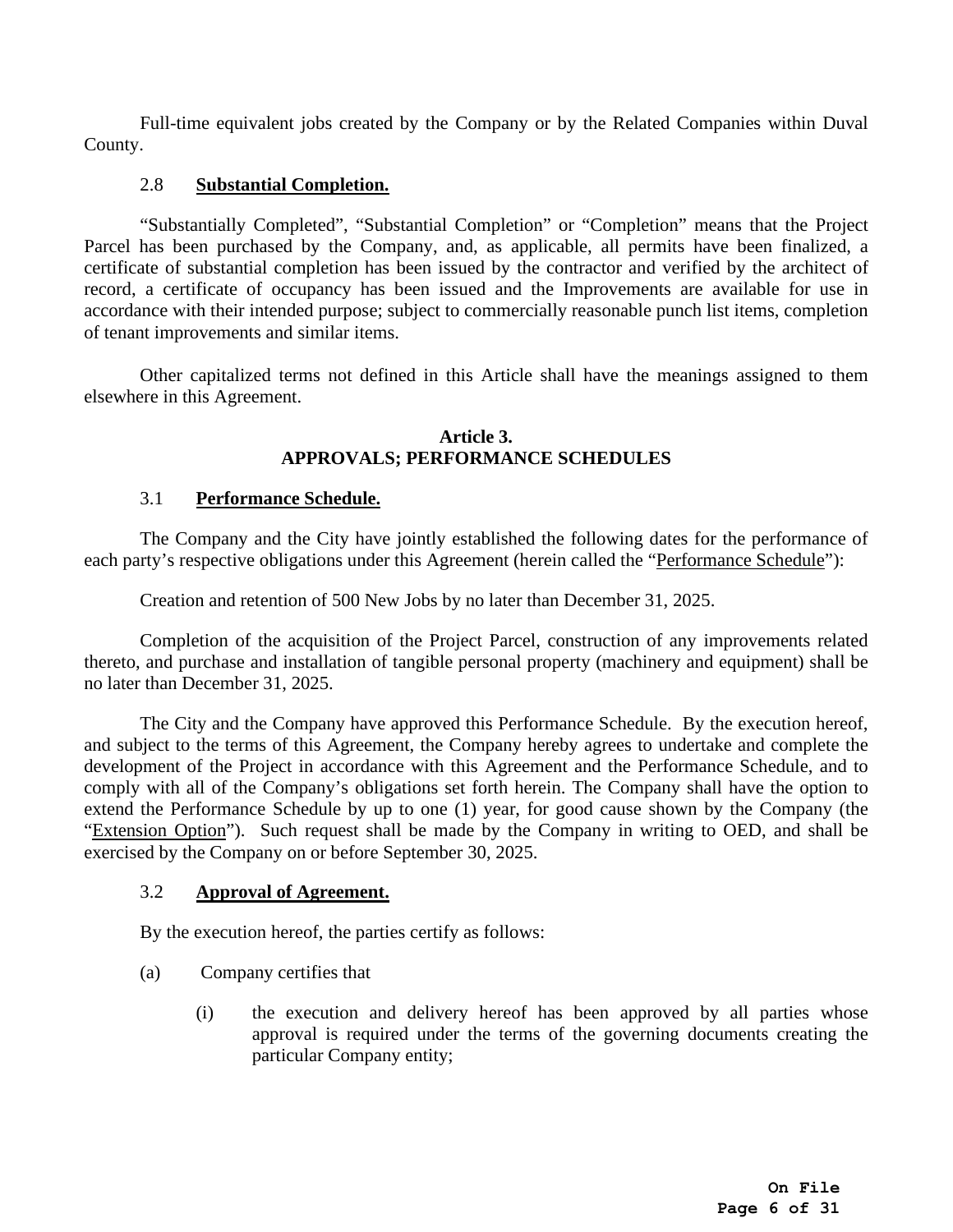- (ii) this Agreement does not violate any of the terms or conditions of such governing documents and the Agreement is binding upon the Company and enforceable against it in accordance with its terms;
- (iii) the person or persons executing this Agreement on behalf of the Company are duly authorized and fully empowered to execute the same for and on behalf of the Company;
- (iv) the Company and each entity composing the Company is duly authorized to transact business in the State of Florida and has received all necessary permits and authorizations required by appropriate governmental agencies as a condition to doing business in the State of Florida; and
- (v) the Company, its business operations, and each person or entity composing the Company are in compliance with all federal, state and local laws.
- (b) The City certifies that the execution and delivery hereof is binding upon the City to the extent provided herein and enforceable against it in accordance with its terms.

## **Article 4. RELOCATION GRANT**

## <span id="page-6-0"></span>4.1 **Relocation Grant; Amount.**

<span id="page-6-1"></span>The City shall make a relocation grant ("Relocation Grant") to the Company, in a total amount not to exceed \$6,000,000, partially payable in annual installments of \$2,400,000, \$2,000,000 and \$1,600,000 over a three-year period commencing the first May (or such later date as may be applicable in Section 4.2(e)) following the acquisition of the Project Parcel by the Company. The City's obligation to make the Relocation Grant is subject to the terms and conditions of this Agreement. The Company will pay the costs of the Improvements exceeding the Relocation Grant amount.

## 4.2 **Payment of Initial Disbursement of Relocation Grant.**

<span id="page-6-2"></span>The City's obligation to pay the initial Two Million Four Hundred Thousand Dollar (\$2,400,000) disbursement of the Relocation Grant shall be conditioned upon the prior occurrence of the following:

- (a) The Company must furnish the OED evidence satisfactory to the City that the Project Parcel was purchased by the Company and the Company has relocated to the Project Parcel.
- (b) All property taxes on the Project and Project Parcel must be current, and the Company must continue to utilize the Project facility in accordance with the uses described in this Agreement.
- (c) The Company must furnish the OED evidence satisfactory to the City in its reasonable discretion that the Improvements on the Project Parcel are serving as the Company's United States national headquarters.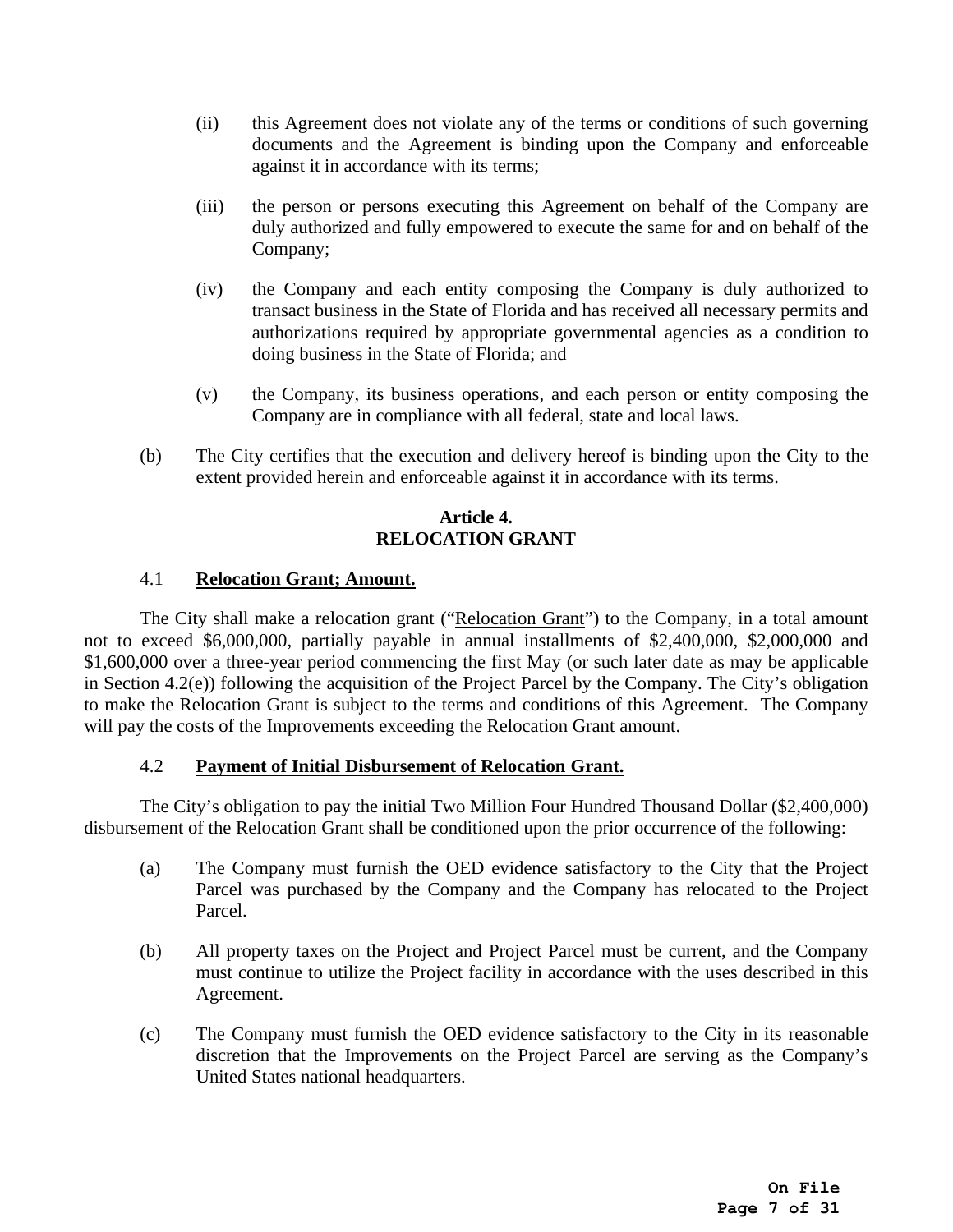- (d) There shall be no uncured defaults on the part of the Company hereunder, and no events or conditions then in existence which, with the giving of notice or the passage of time, or both, would constitute a default by the Company hereunder.
- (e) The Company must promptly furnish to the OED evidence satisfactory to the City that the Company has caused the Substantial Completion of the Project, including the Improvements contemplated by this Agreement in accordance with all applicable building permits. Within ninety (90) days of receipt of the final certificate of occupancy, if applicable, for the Project and such other documents that may be required in the reasonable discretion of the City, the Company will be paid the initial \$2,400,000 disbursement of the Relocation Grant via a check or wire transfer from the City.

## 4.3 **Payment of Subsequent Disbursements of Relocation Grant.**

<span id="page-7-0"></span>The City's obligation to pay subsequent disbursements of the Relocation Grant shall be contingent upon satisfaction of the requirements in Paragraphs 4.2(c) and (d) above and compliance with the remaining terms and conditions of this Agreement.

## 4.4 **Payment of Final Disbursement of Relocation Grant.**

<span id="page-7-1"></span>The City's obligation to pay the final One Million Six Hundred Thousand Dollars (\$1,600,000) disbursement of the Relocation Grant shall be conditioned upon the prior occurrence of the following:

(a) The Company and the Project must continue to be in compliance with all of the conditions set forth in Section  $4.2(b) - (d)$  hereof; and

## 4.5 **Further disclaimer.**

<span id="page-7-2"></span>The Relocation Grant shall not be deemed to constitute a debt, liability, or obligation of the City or of the State of Florida or any political subdivision thereof within the meaning of any constitutional or statutory limitation, or a pledge of the faith and credit or taxing power of the City or of the State of Florida or any political subdivision thereof, but shall be payable solely from the funds provided therefor in this Article 4. The City shall not be obligated to pay the Relocation Grant or any installment thereof except from the non-ad valorem revenues or other legally available funds provided for that purpose, and neither the faith and credit nor the taxing power of the City or of the State of Florida or any political subdivision thereof is pledged to the payment of the Relocation Grant or any installment thereof. The Company, or any person, firm or entity claiming by, through or under the Company, or any other person whomsoever, shall never have any right, directly or indirectly, to compel the exercise of the ad valorem taxing power of the City or of the State of Florida or any political subdivision thereof for the payment of the Relocation Grant or any installment of either.

## **Article 5. HEADQUARTERS RETENTION GRANT; AMOUNT**

## <span id="page-7-3"></span>5.1 **Headquarters Retention Grant; Amount.**

<span id="page-7-4"></span>The City shall make a headquarters retention grant ("HR Grant") to the Company, in a total amount not to exceed Twelve Million Dollars (\$12,000,000), payable in equal, annual installments of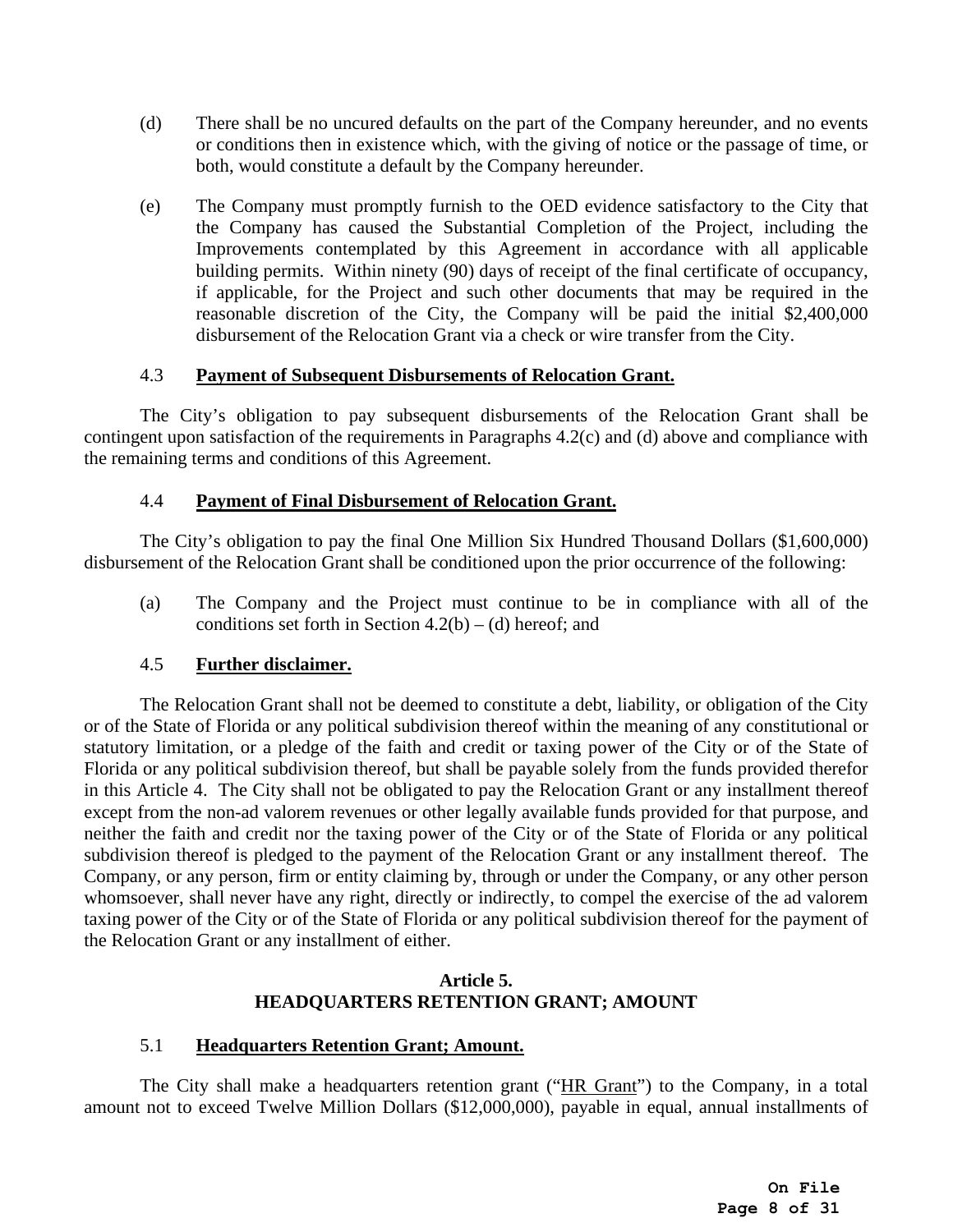\$600,000 over a twenty (20) year period, commencing in May of the first year following the Effective Date of this Agreement in accordance with terms of this Agreement. The City's obligation to make the HR Grant is subject to the terms and conditions of this Agreement. The Company will pay the costs of the Improvements exceeding the HR Grant amount.

## 5.2 **Payment of Initial Disbursement of HR Grant.**

<span id="page-8-0"></span>The City's obligation to pay the initial installment of the HR Grant shall be conditioned upon the prior occurrence of the following:

(a) The Company must have satisfied all of the conditions to the initial disbursement of the Relocation Grant as set forth in Section  $4.2(a) - (d)$  above.

## 5.3 **Payment of Subsequent Disbursements of HR Grant.**

<span id="page-8-1"></span>The City's obligation to pay subsequent disbursements of the HR Grant shall be contingent upon satisfaction of the requirements in Paragraphs 4.2(b), (c) and (d) above, and, commencing with the sixth annual payment and for each installment thereafter, Company shall demonstrate the retention of a minimum of 400 New Jobs in accordance with this Agreement, and otherwise be in compliance with the remaining terms and conditions of this Agreement.

## 5.4 **Further disclaimer.**

<span id="page-8-2"></span>The HR Grant shall not be deemed to constitute a debt, liability, or obligation of the City or of the State of Florida or any political subdivision thereof within the meaning of any constitutional or statutory limitation, or a pledge of the faith and credit or taxing power of the City or of the State of Florida or any political subdivision thereof, but shall be payable solely from the funds provided therefor in this Article 5. The City shall not be obligated to pay the HR Grant or any installment thereof except from the non-ad valorem revenues or other legally available funds provided for that purpose, and neither the faith and credit nor the taxing power of the City or of the State of Florida or any political subdivision thereof is pledged to the payment of the HR Grant or any installment thereof. The Company, or any person, firm or entity claiming by, through or under the Company, or any other person whomsoever, shall never have any right, directly or indirectly, to compel the exercise of the ad valorem taxing power of the City or of the State of Florida or any political subdivision thereof for the payment of the HR Grant or any installment of either.

## **Article 6. EMPLOYMENT CREATION GRANT; AMOUNT**

## <span id="page-8-3"></span>6.1 **Employment Creation Grant; Amount.**

<span id="page-8-4"></span>The City shall make an Employment Creation Grant ("EC Grant"), in a total amount not to exceed Three Million Dollars (\$3,000,000), payable in accordance with the terms of this Agreement. The maximum amount of New Jobs eligible for the EC Grant is 500. The maximum amount of the EC Grant payable per New Job shall be \$6,000, which shall be payable in 25 percent increments over a fouryear period, beginning the first year in which the New Job is created. For purposes of clarity, annual installments shall be calculated as the product of the number of New Jobs verified as of December 31<sup>st</sup> and \$1,500; however, under no circumstances shall the City pay for more than 500 New Jobs and no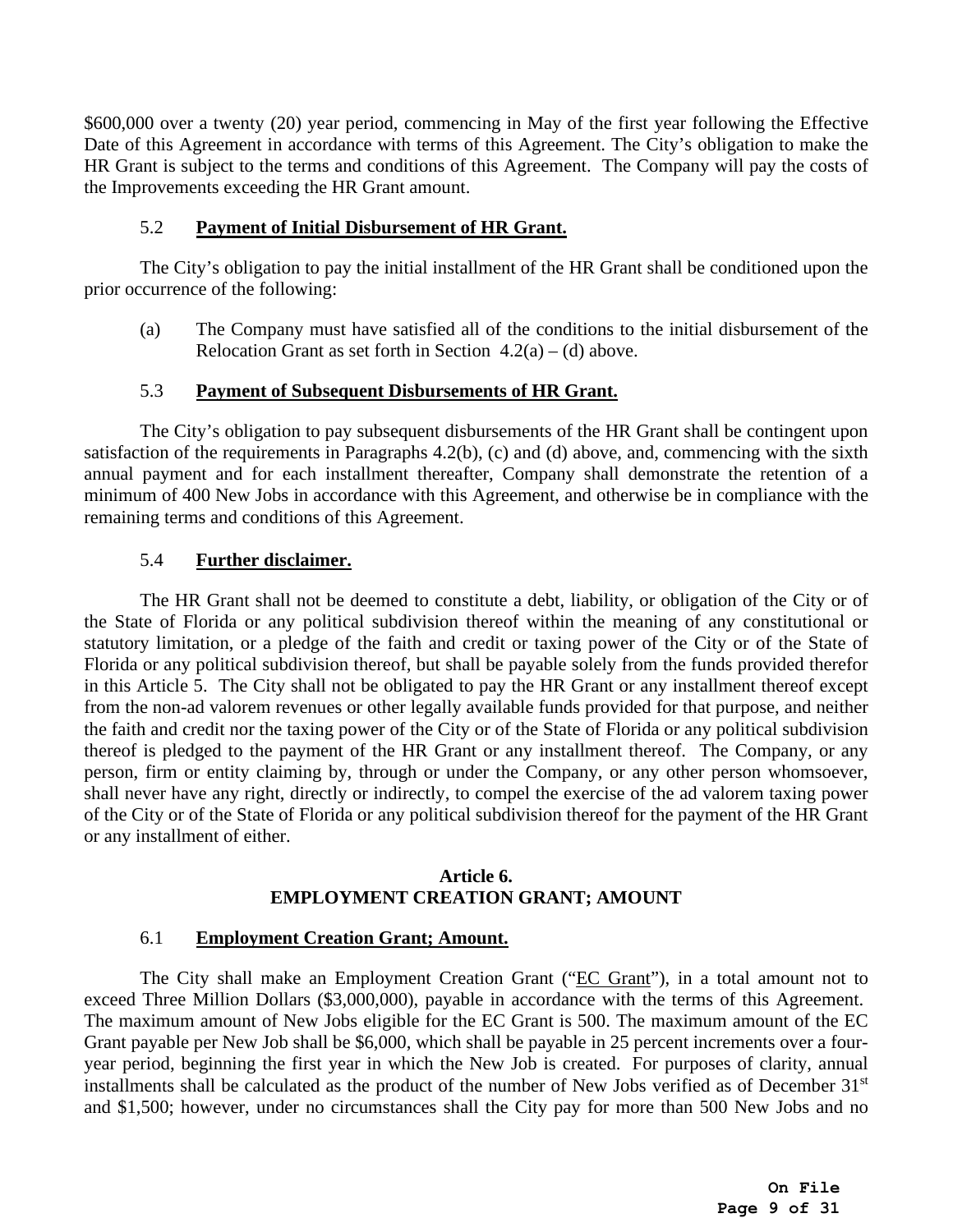New Jobs shall be paid for more than a four-year period. The Company shall be eligible for the first installment on or around October 15, 2022 for those New Jobs created as of December 31, 2021. The City shall have no obligation to provide the EC Grant for the New Jobs or any portion thereof if the average wage of such New Jobs is less than \$69,000 or for any New Jobs for which the employee filling such New Job resides outside of the Metropolitan Statistical Area. At least twenty percent (20%) of the employees filling the New Jobs must reside in Duval County. For purposes of clarity, the Company shall be eligible for the annual installments of the EC Grant for New Jobs created in accordance with this Agreement.

## 6.2 **Residence Goal for New Jobs.**

Company shall exercise good faith efforts to attain a goal that at least twenty percent (20%) of the employees filling the New Jobs at the time of hiring reside within Duval County. The Company shall include in its reports to the City in accordance with Article 7 below information as reasonably requested by the City regarding the foregoing residency goal.

## 6.3 **Further disclaimer.**

<span id="page-9-0"></span>The EC Grant shall not be deemed to constitute a debt, liability, or obligation of the City or of the State of Florida or any political subdivision thereof within the meaning of any constitutional or statutory limitation, or a pledge of the faith and credit or taxing power of the City or of the State of Florida or any political subdivision thereof, but shall be payable solely from the funds provided therefor in this Article 6. The City shall not be obligated to pay the EC Grant or any installment thereof except from the non-ad valorem revenues or other legally available funds provided for that purpose, and neither the faith and credit nor the taxing power of the City or of the State of Florida or any political subdivision thereof is pledged to the payment of the EC Grant or any installment thereof. The Company, or any person, firm or entity claiming by, through or under the Company, or any other person whomsoever, shall never have any right, directly or indirectly, to compel the exercise of the ad valorem taxing power of the City or of the State of Florida or any political subdivision thereof for the payment of the EC Grant or any installment of either.

### **Article 7. JOB RETENTION/CREATION**

## <span id="page-9-2"></span><span id="page-9-1"></span>7.1 **Job Creation or Retention Activities.**

The Project will result in the creation of 500 New Jobs with an average annual salary of \$77,000 within the City in accordance with the Performance Schedule. Creation of the New Jobs will be calculated by the City pursuant to this Agreement. New Jobs for which the employee filling such New Job does not reside within the Metropolitan Statistical Area shall not count toward the 500 New Jobs requirement.

An "employee" of Company means any person employed by Company, by any tenant of Company who is leasing property at the Project Parcel (the "Tenants"), or by any employee leasing company (or other similar third-party employer) to fill a Permanent Job position made available by Company at the Project Parcel. It is acknowledged and agreed that any of the New Jobs may be filled, in Company's discretion, by persons employed by Company or its Related Companies, the Tenants, or by persons employed by any employee leasing company selected by Company or its Related Companies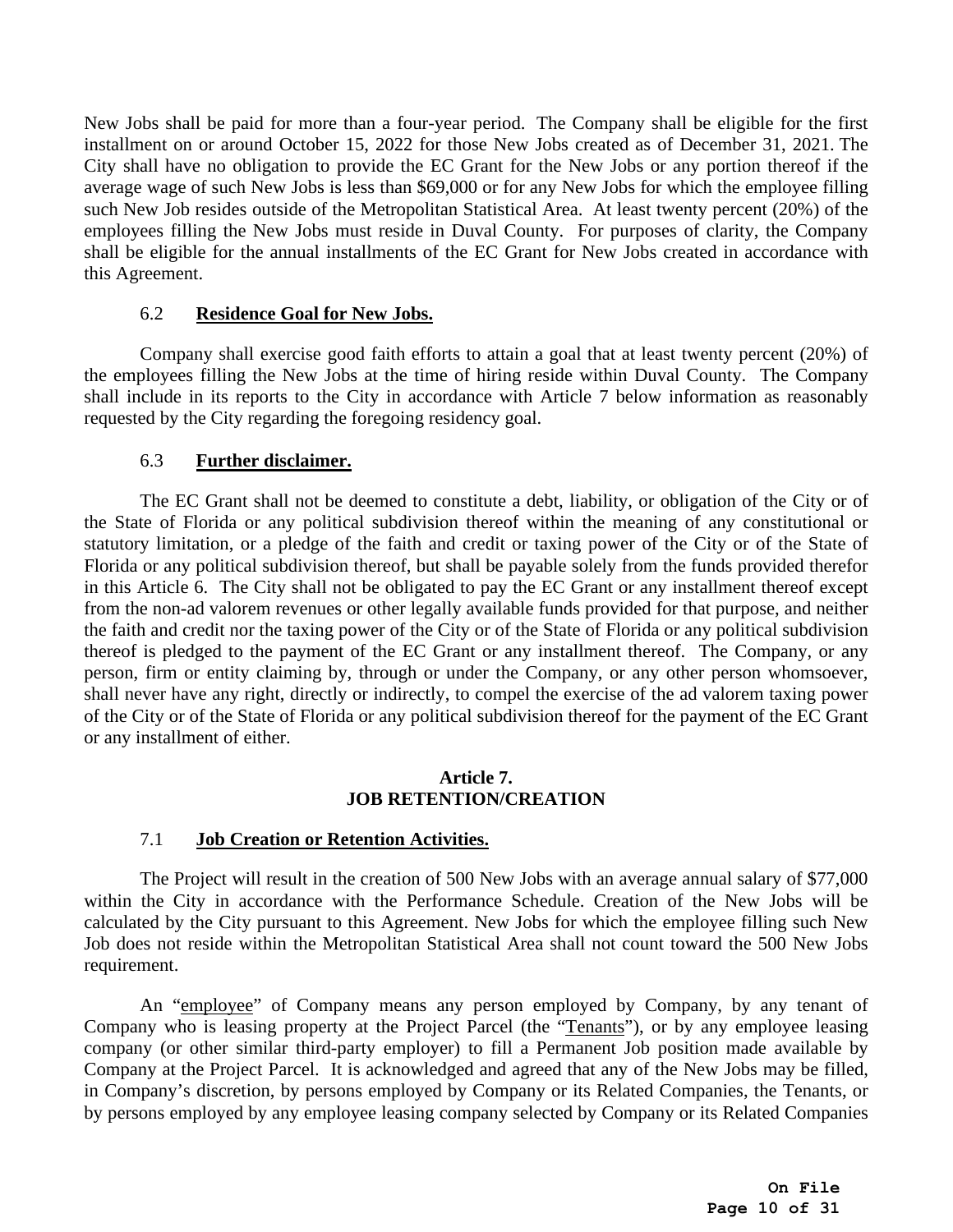or the Tenants. The parties acknowledge and agree that it may be necessary for Company or its Related Companies, or the Tenants, or any such third-party employer to commence the recruitment, interviewing, consideration, selection and training of prospective employees to fill such New Jobs, or to hire employees, in sufficient time to commence its operations as soon as possible after completion of the Project. In the event that notwithstanding the City's best efforts, the Company or its Related Companies, the Tenants, or any such third-party employer found or finds it necessary to recruit, interview, consider, select or train any persons, or fill any New Jobs to be created at the Project Parcel as a result of this Agreement, before execution of this Agreement, such New Jobs shall not be considered or deemed to lose their status as New Jobs created in the City as a result of the Project and such persons shall not be considered or deemed to lose their status as persons, to which such New Jobs have been made available or who hold such New Jobs.

The Company shall provide to the OED prior to March 1 of each year this Agreement is in effect the annual reporting forms in the format of, and containing at a minimum the information on, **[Exhibit D](#page-24-1)**. The jobs requirement will be assessed at the earlier to occur of (i) the date on which Company provides written notice to the OED that the required number of full-time equivalent permanent jobs have been created or (ii) 12/31/2025.

## **Article 8. THE DEVELOPMENT**

## <span id="page-10-1"></span><span id="page-10-0"></span>8.1 **Scope of Development.**

- (a) The Company shall purchase and install additional tangible personal property (machinery and equipment) or cause to be purchased and installed, in substantial compliance with the times set forth in the Performance Schedule, all Improvements which the Company is obligated to purchase and install under the Performance Schedule and this Agreement.
- (b) The Company shall install all tangible personal property in accordance with all applicable building and permitting codes.

## <span id="page-10-2"></span>8.2 **Cost of Development.**

Except as otherwise set forth in this Agreement, the Company shall pay the cost of purchasing and installing the tangible personal property (machinery and equipment) at no cost to the City.

## <span id="page-10-3"></span>8.3 **Approval by Other Governmental Agencies.**

All of the parties' respective rights and obligations under this Agreement are subject to and conditioned upon approval of the Project and all Project Documents by such other governmental agencies, whether state, local or federal, as have jurisdiction and may be required or entitled to approve them. Notwithstanding any provision of this Agreement to the contrary, the City does not guarantee approval of this Agreement or any aspect of the Project by any government authorities and agencies that are independent of the City.

## <span id="page-10-4"></span>8.4 **Authority of OED to Monitor Compliance.**

During all periods of purchase and installation of the tangible personal property, the Economic Development Officer of the OED and the City's Director of Planning and Development shall have the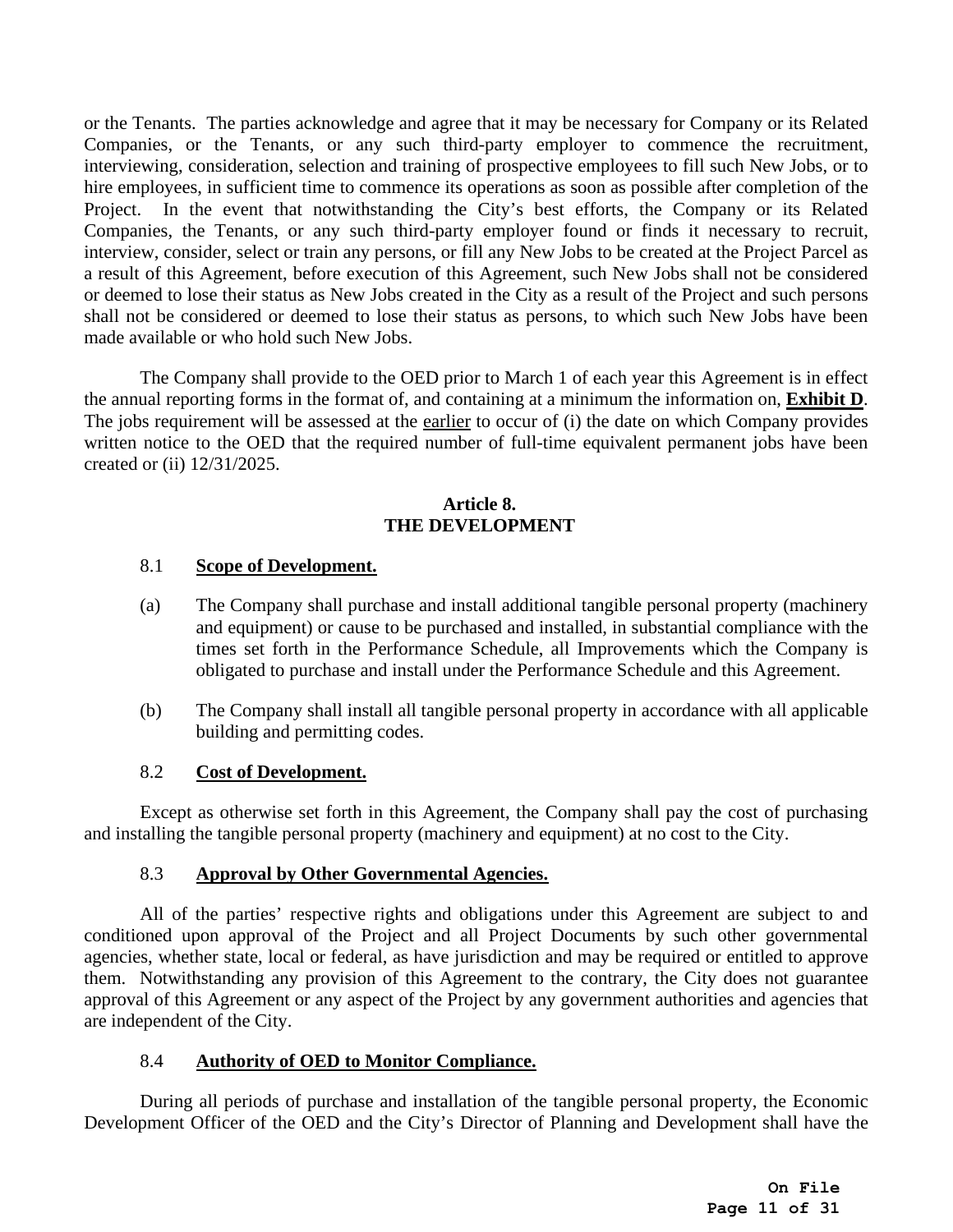authority to monitor compliance by the Company with the provisions of this Agreement and the Project Documents. Insofar as practicable, the OED shall coordinate such monitoring and supervising activity with those undertaken by the City so as to minimize duplicate activity. To that end, during the period of installation and with prior notice to the Company, representatives of the City shall have the right of access to the Project Parcel and to every structure on the Project Parcel during normal business hours.

## <span id="page-11-0"></span>8.5 **Timing of Completion.**

The purchase and installation of the tangible personal property (machinery and equipment) shall be completed substantially in accordance with the terms of this Agreement and the Performance Schedule.

## <span id="page-11-1"></span>8.6 **Construction and Operation Management.**

Except as otherwise expressly provided herein, the Company shall have discretion and control, free from interference, interruption or disturbance, in all matters relating to the management, development, redevelopment, construction and operation of the Project, provided that the same shall, in any event, conform to and comply with the terms and conditions of this Agreement, and all applicable state and local laws, ordinances and regulations (including without limitation, applicable zoning, subdivision, building and fire codes). The Company's discretion, control and authority with respect thereto shall include, without limitation, the following matters:

- (a) the construction and design of the Project, subject to the express terms and conditions of this Agreement;
- (b) the selection, approval, hiring and discharge of engineers, architects, contractors, subcontractors, professionals and other third parties (collectively the "Vendors") on such terms and conditions as the Company deems appropriate; provided however, that to the extent that the City furnishes to the Company the names and identities of Jacksonvillebased Vendors, including without limitation Jacksonville-based minority Vendors, and to the extent that Company has the need to enter into contracts with Vendors outside of persons employed by Company or companies affiliated with or controlled by Company or its principals, then Company agrees to include all such Jacksonville-based Vendors in the process established by Company for obtaining bids for any of the Improvements;
- (c) the negotiation and execution of contracts, agreements, easements and other documents with third parties, in form and substance satisfactory to Company; and
- (d) the preparation of such budgets, cost estimates, financial projections, statements, information, and reports as the Company deems appropriate.

## **Article 9. REPORTING; SITE VISITS**

## <span id="page-11-3"></span><span id="page-11-2"></span>9.1 **Reporting.**

On an annual basis, and prior to March 1 each year this Agreement is in effect, the Company shall submit reports to the OED regarding the number of New Jobs that have been created by Company or its Related Companies at the Project Parcel, and all other activities affecting the implementation of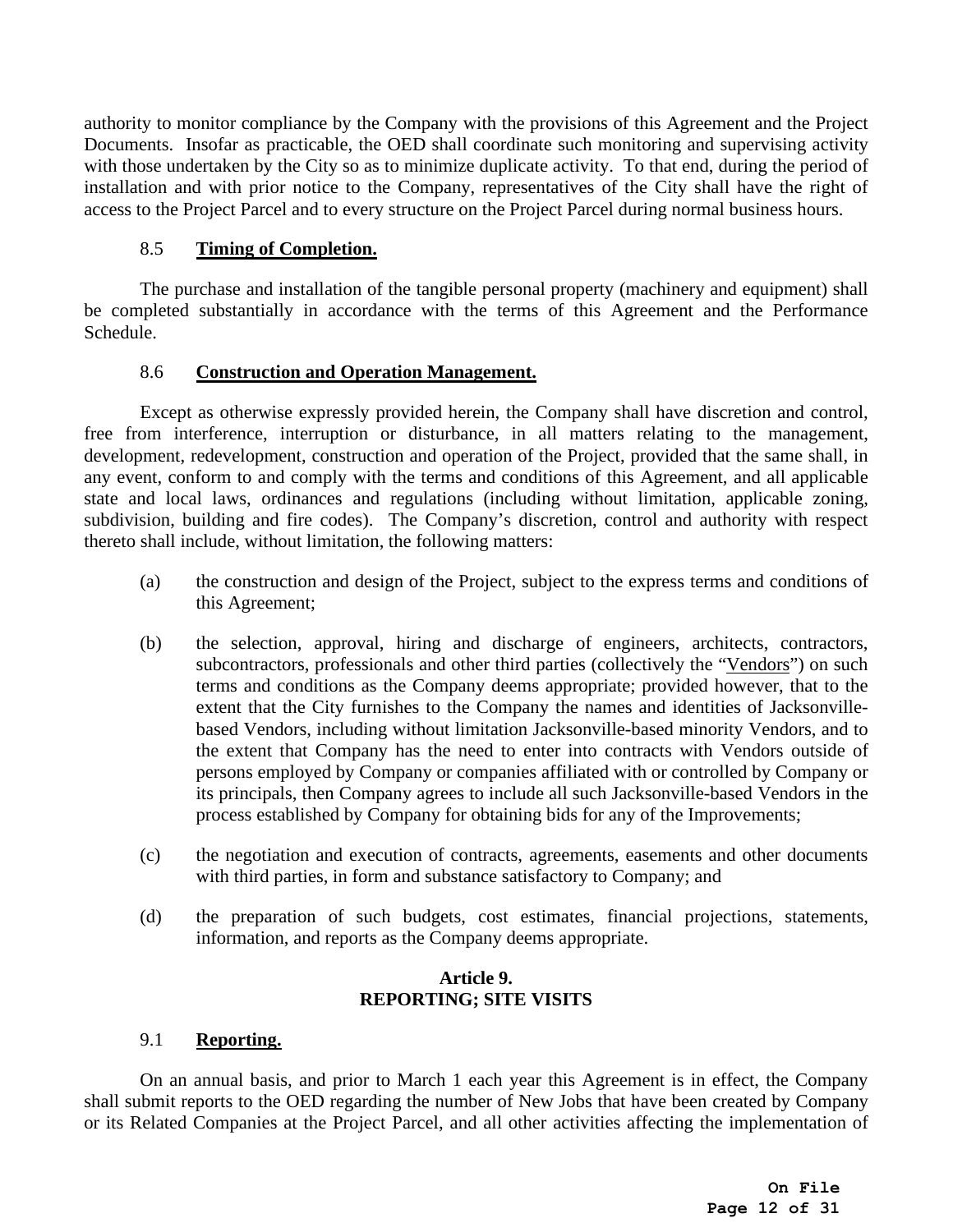this Agreement, including a narrative summary of progress on the Project. Samples of the general forms of these reports are attached hereto as **[Exhibit C](#page-24-2)** (the "Annual Survey") and **[Exhibit D](#page-24-1)** (the "Job Report"); however the City reserves the right to request specific data that may vary from the forms attached. Company shall also submit to the City its notice of ad valorem taxes paid as set forth in Section 4.3 hereof.

The Company's obligation to submit such reports shall continue until the Company has complied with all of the terms of this Agreement concerning the Project, the associated employment, and the Relocation Grant, HQ Grant and EC Grant.

Within thirty (30) days following the request of the City, the Company shall provide the City with additional information requested by the City.

## <span id="page-12-0"></span>9.2 **Site Visits.**

For so long as City has any payment obligations to Company pursuant to this Agreement, Company shall permit representatives from the City's OED and other designated City personnel, to monitor compliance by Company with the provisions of this Agreement. With prior notice to Company, representatives of City shall have the right to tour the Project and access Company's records and employees related to the Project and this Agreement, during normal business hours, provided, however, that Company shall have the right to have a representative of Company present during any such inspection.

## **Article 10. DEFAULTS AND REMEDIES**

## <span id="page-12-1"></span>10.1 **General.**

<span id="page-12-2"></span>A default shall consist of the breach of any covenant, agreement, representation, provision, or warranty contained in (i) this Agreement (including, but not limited to, any failure to meet the reporting requirements described herein), (ii) the documents executed in connection with the Agreement and any other agreement between the City and the Company related to the Project, or (iii) any document provided to the City relating to the Project (collectively, the "Documents"). A default shall also exist if any event occurs or information becomes known which, in the reasonable judgment of the City, makes untrue, incorrect or misleading in any material respect any statement or information contained in any of the documents described in clauses  $(i) - (iii)$  above or causes such document to contain an untrue, incorrect or misleading statement of material fact or to omit to state a material fact necessary to make the statements therein, in light of the circumstances under which they were made, not misleading.

If any such default or breach occurs under this Agreement, the City may refuse to pay any portion of the Relocation Grant and additionally, may at any time or from time to time proceed to protect and enforce all rights available to the City under this Agreement by suit in equity, action at law or by any other appropriate proceeding whether for specific performance of any covenant or agreement contained in this Agreement, or damages, or other relief, or proceed to take any action authorized or permitted under applicable laws or regulations, including, but not limited to, terminating this Agreement. The City shall not act upon a default until it has given the Company written notice of the default and fifteen (15) business days within which to cure the default; provided, however, that the City may withhold any portion of the Relocation Grant immediately upon the occurrence of a default and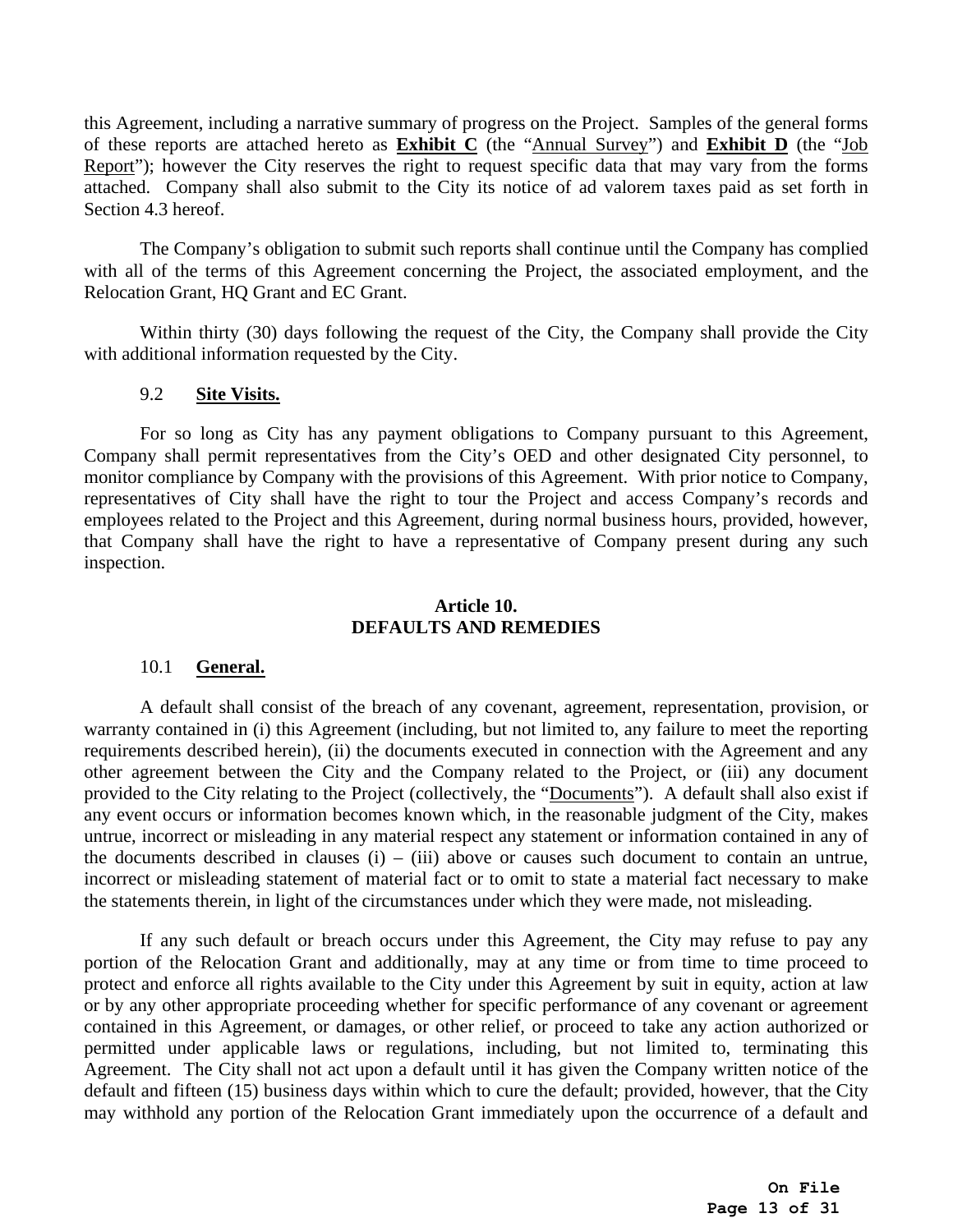throughout any notice or cure period. However, if any default cannot reasonably be cured within the initial fifteen (15) business days, Company shall have a total of forty-five (45) days in which to cure such default, so long as Company has commenced and is diligently proceeding to cure such default within the initial fifteen (15) day period. Notwithstanding the foregoing, Company shall immediately and automatically be in default, and the City shall not be required to give Company any notice or opportunity to cure such default (and thus the City shall immediately be entitled to act upon such default), upon the occurrence of any of the following:

- (a) The entry of a decree or order by a court having jurisdiction in the premises adjudging the Company or any guarantor ("Guarantor") of Company's obligations hereunder or under the Documents, a bankrupt or insolvent, or approving as properly filed a petition seeking reorganization, arrangement, adjustment or composition of or in respect of the Company or Guarantor under the United States Bankruptcy Code or any other applicable federal or state law, or appointing a receiver, liquidator, custodian, assignee, or sequestrator (or other similar official) of the Company or Guarantor or of any substantial part of its property, or ordering the winding up or liquidation of its affairs, and the continuance of any such decree or order unstayed and in effect for a period of 90 consecutive days; and
- (b) The institution by Company or Guarantor of proceedings to be adjudicated a bankrupt or insolvent, or the consent by it to the institution of bankruptcy or insolvency proceedings against it, or the filing by it of a petition or answer or consent seeking reorganization or relief under the United States Bankruptcy Code or any other similar applicable federal or state law, or the consent by it to the filing of any such petition or to the appointment of a receiver, liquidator, custodian, assignee, trustee or sequestrator (or other similar official) of the Company or Guarantor or of any substantial part of its property, or the making by it of an assignment for the benefit of creditors, or the admission by it in writing of its inability to pay its debts generally as they become due.

## <span id="page-13-0"></span>10.2 **Specific Defaults.**

<span id="page-13-1"></span>Additionally, for any of the specific events of default described in this Section [10.2](#page-13-1) below, the parties agree that the City's damages recoverable from the Company shall include, but not be limited to, the following:

- (a) in the event reporting requirements are not met in the time period specified in [Article 9](#page-11-2) of this Agreement, the City will be entitled to withhold any installment of the Relocation Grant for any year during which any reporting requirements are not met.
- (b) If, by December 31, 2025, the Company fails to demonstrate an investment of at least \$75,000,000 of private funding in the Project and in relocation costs directly attributed to the relocation of the Company to the Project Parcel, the Relocation Grant will be reduced on a pro rata basis, and the City may offset any remaining payments owed to the Company to reduce the amount of the Relocation Grant, accordingly. In the event the pro rata reduction is greater than the outstanding balanced owed before applying the pro rata reduction, the Company will repay the City such amounts of the Relocation Grant previously paid to the Company as necessary to comply with this sub-paragraph (b).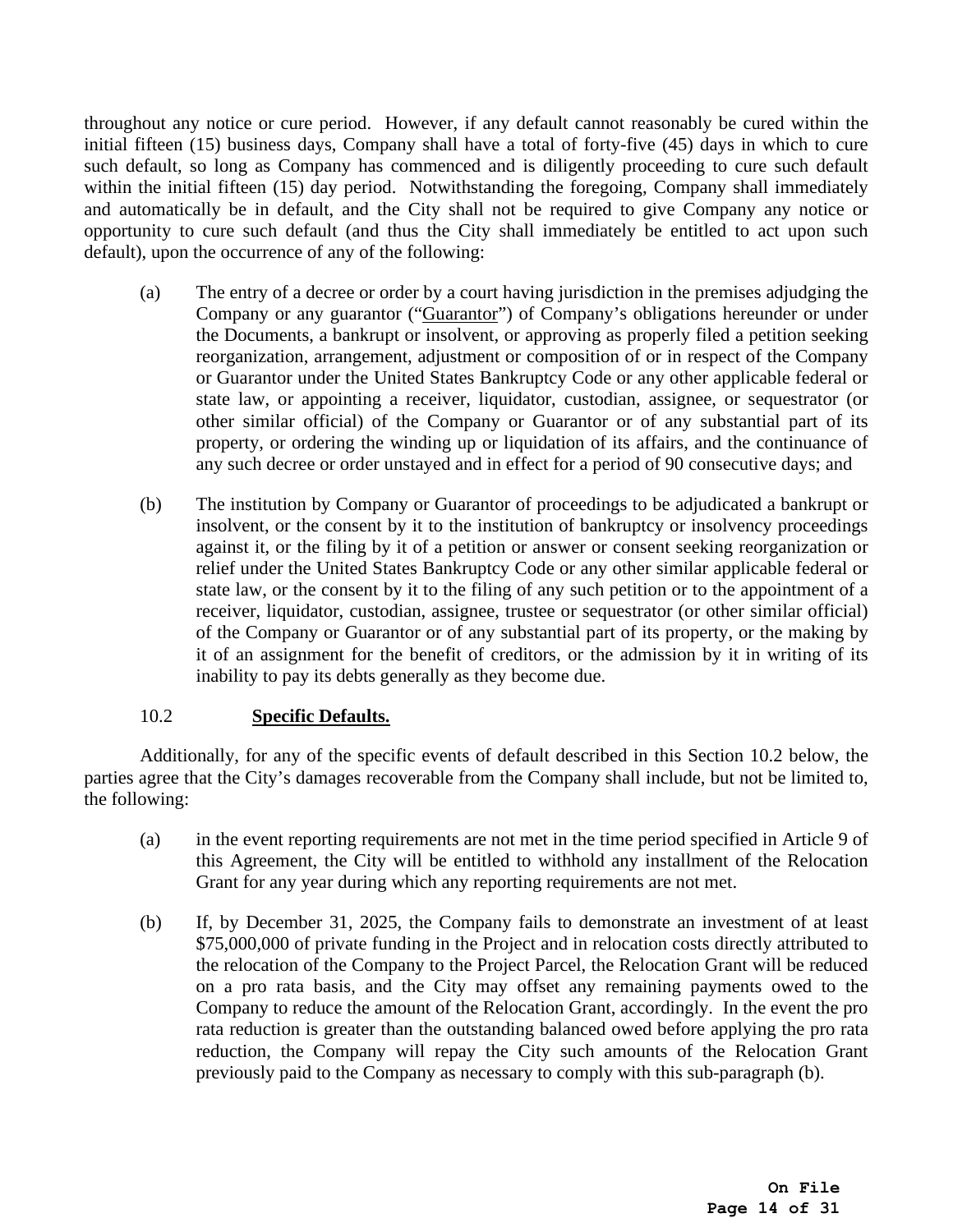(c) Commencing with the sixth installment of the HR Grant and continuing for each year for which the Company is eligible for an HR Grant payment, in the event the Company fails to create 400 New Jobs at an average wage of no less than \$69,000 by December 31, 2025, and to maintain the 400 new jobs with such average wage for the length of the HR Grant, the HR Grant will be forfeited for such year. Calculated on an annual basis by OED pursuant to this Agreement, any shortfall in the minimum 400 permanent jobs requirement will result in the forfeiture of that year's HR Grant payment. Notwithstanding the foregoing, in the event the Company is ineligible for an HR Grant payment in a given year, it shall remain eligible for subsequent payments in accordance with the terms and conditions of this Agreement.

The maximum combined repayment due under this Section [10.2](#page-13-1) shall not exceed the total amount of the Relocation Grant and HR Grant actually paid to the Company under this Agreement.

### **Article 11. GENERAL PROVISIONS**

## <span id="page-14-0"></span>11.1 **Non-liability of City Officials.**

<span id="page-14-1"></span>No member, official or employee of the City shall be personally liable to the Company or to any Person with whom the Company shall have entered into any contract, or to any other Person, in the event of any default or breach by the City, or for any amount which may become due to the Company or any other Person under the terms of this Agreement.

#### 11.2 **Force Majeure.**

<span id="page-14-2"></span>No party to this Agreement shall be deemed in default hereunder where such a default is based on a delay in performance as a result of war, insurrection, strikes, lockouts, riots, floods, earthquakes, fires, casualty, acts of God, acts of public enemy, epidemic, pandemic, quarantine restrictions, freight embargo, shortage of labor or materials, interruption of utilities service, lack of transportation, severe weather and other acts or failures beyond the control or without the control of any party; provided, however, that the extension of time granted for any delay caused by any of the foregoing shall not exceed the actual period of such delay, and in no event shall any of the foregoing excuse any financial liability of a party.

### 11.3 **Offset.**

<span id="page-14-3"></span>City shall have the right to offset any amount owed by Company under or in connection with this Agreement against any payments owed by City under this Agreement. Such offsets shall be in addition to any other rights or remedies available under this Agreement and applicable law.

#### 11.4 **Notices.**

<span id="page-14-4"></span>All notices to be given hereunder shall be in writing and personally delivered or sent by registered or certified mail, return receipt requested, or delivered by an air courier service utilizing return receipts to the parties at the following addresses (or to such other or further addresses as the parties may designate by like notice similarly sent) and such notices shall be deemed given and received for all purposes under this Agreement three (3) business days after the date same are deposited in the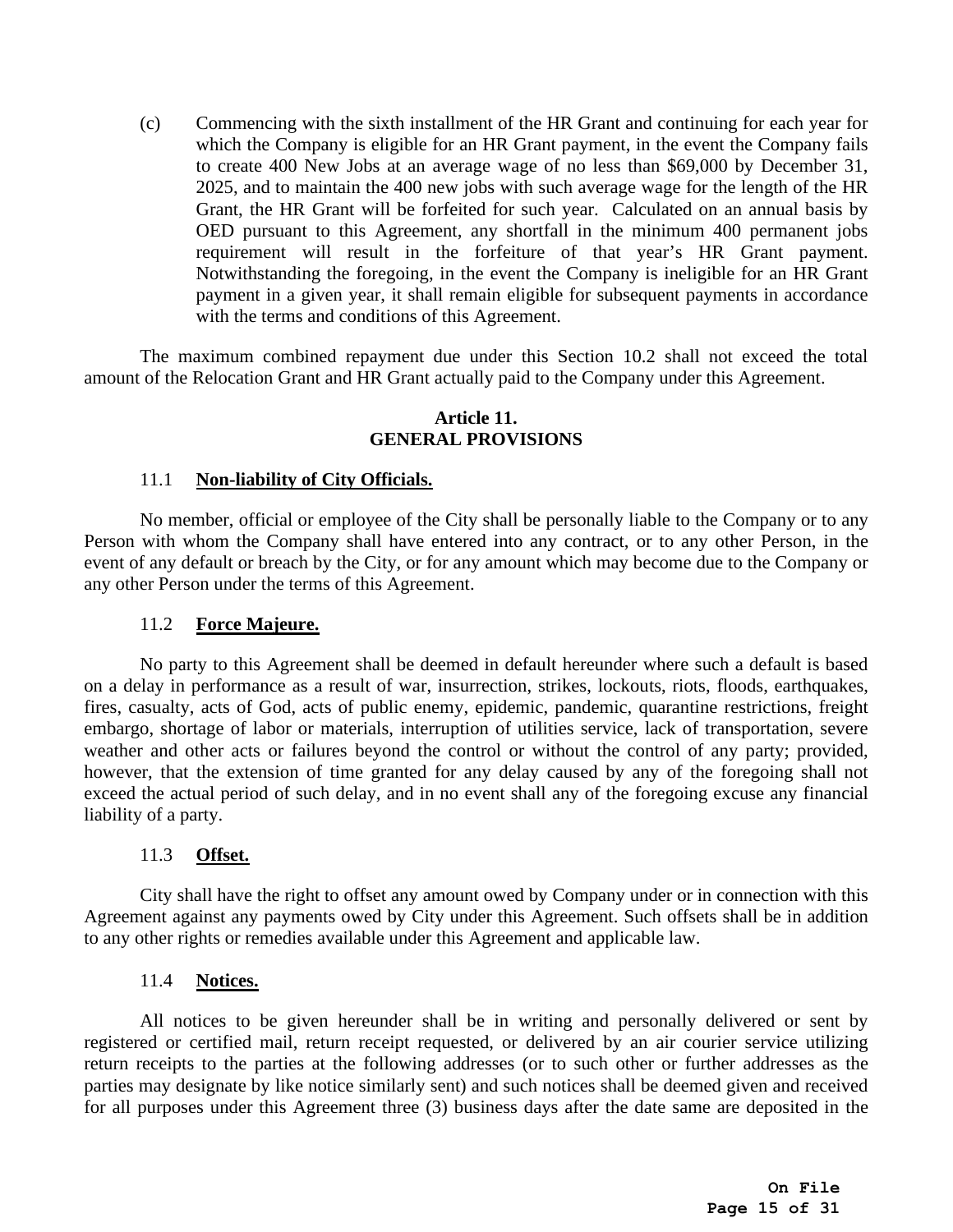United States mail if sent by registered or certified mail, or the date actually received if sent by personal delivery or air courier service, except that notice of a change in address shall be effective only upon receipt.

(a) the City:

Economic Development Officer Office of Economic Development 117 West Duval Street, Suite 275 Jacksonville, Florida 32202

With a copy to:

City of Jacksonville Office of the General Counsel City Hall-St. James Building 117 West Duval Street, Suite 480 Jacksonville, Florida 32202

(b) The Company:

Dun & Bradstreet, Inc. 103 JFK Parkway Short Hills, NJ 07078 Attn: \_\_\_\_\_\_\_\_\_\_\_\_\_\_\_\_\_\_\_

## <span id="page-15-0"></span>11.5 **Time.**

Time is of the essence in the performance by any party of its obligations hereunder.

## 11.6 **Entire Agreement.**

<span id="page-15-1"></span>This Agreement constitutes the entire understanding and agreement between the parties and supersedes all prior negotiations and agreements between them with respect to all or any of the matters contained herein.

### 11.7 **Amendment.**

<span id="page-15-2"></span>This Agreement may be amended by the parties hereto only upon the execution of a written amendment or modification signed by the parties. Notwithstanding the foregoing, the Economic Development Officer of the OED is authorized on behalf of the City to approve, in his or her sole discretion, any "technical" changes to this Agreement. Such "technical" changes include without limitation non-material modifications to legal descriptions and surveys, ingress and egress, easements and rights of way, performance schedules (provided that no performance schedule may be extended for more than one year without Council approval), and design standards, as long as such modifications do not involve any increased financial obligation or liability to the City. Notwithstanding any other provision in this Agreement to the contrary, the Extension Option authorized in Section 3.1 hereof and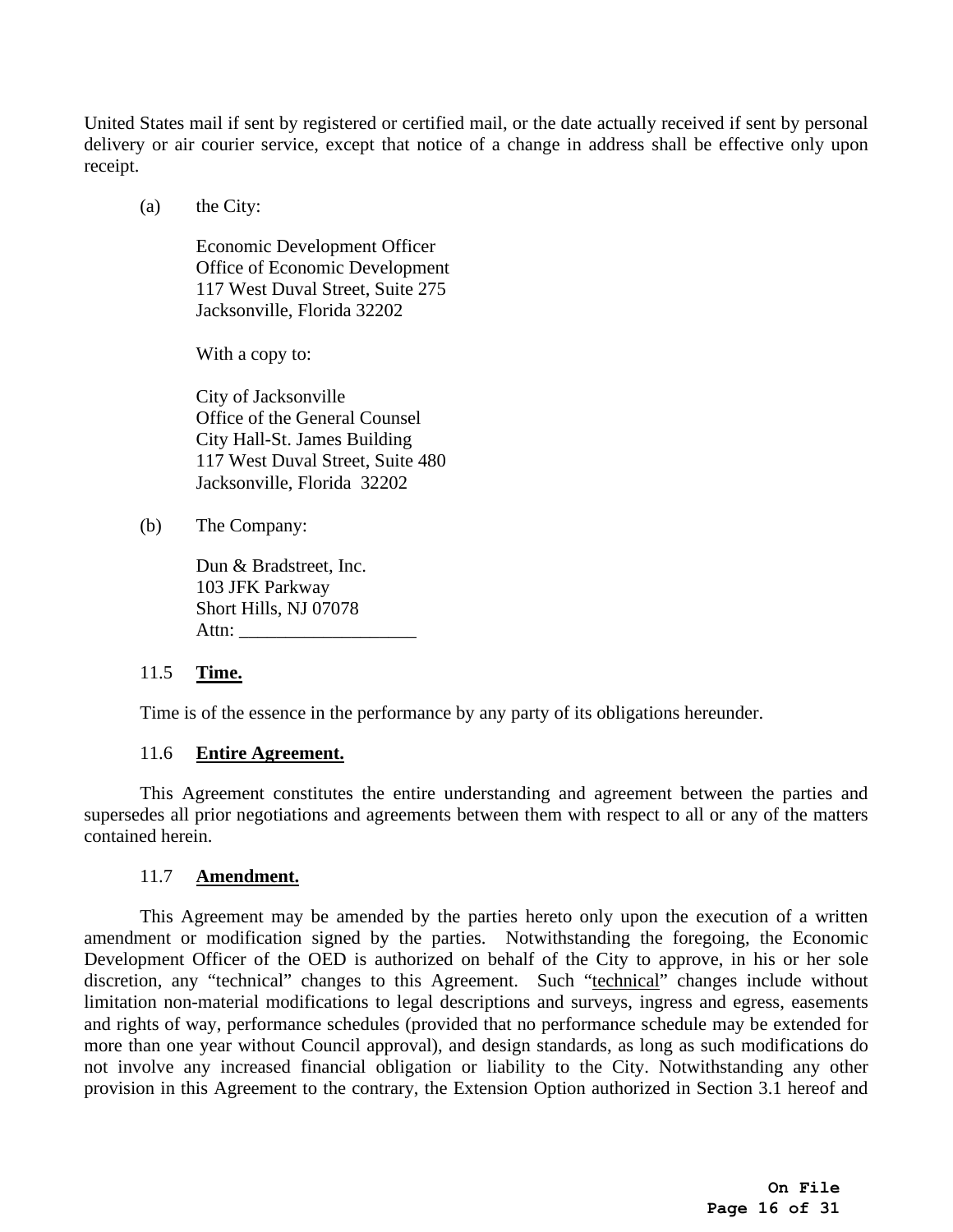the authority of the Economic Development Officer of the OED to extend the Performance Schedule as authorized by this section shall not exceed one (1) year in the aggregate.

## 11.8 **Waivers.**

<span id="page-16-0"></span>Except as otherwise provided herein, all waivers, amendments or modifications of this Agreement must be in writing and signed by all parties. Any failures or delays by any party in insisting upon strict performance of the provisions hereof or asserting any of its rights and remedies as to any default shall not constitute a waiver of any other default or of any such rights or remedies. Except with respect to rights and remedies expressly declared to be exclusive in this Agreement, the rights and remedies of the parties hereto are cumulative, and the exercise by any party of one or more of such rights or remedies shall not preclude the exercise by it, at the same or different times, of any other rights or remedies for the same default or any other default by any other party.

## 11.9 **Indemnification.**

<span id="page-16-1"></span>Company shall indemnify, hold harmless and defend the City from and against, without limitation, any loss, claim, suit, action, damage, injury, liability, fine, penalty, cost, and expense of whatsoever kind or nature (including without limitation court, investigation and defense costs and reasonable expert and attorneys' fees and costs) related to any suits and actions of any kind brought against the City or other damages or losses incurred or sustained, or claimed to have been incurred or sustained, by any person or persons arising out of or in connection with: (i) any breach of any representation or warranty of Company contained or provided in connection with this Agreement; (ii) any breach or violation of any covenant or other obligation or duty of Company under this Agreement or under applicable law; (iii) any negligent act, error or omission, recklessness or intentionally wrongful conduct on the part of Company or those under its control that causes injury (whether mental or corporeal) to persons (including death) or damage to property, whether arising out of or incidental to Company's performance under this Agreement or relating to the Project, except to the extent caused by the sole negligence of the City. Nothing contained in this paragraph shall be construed as a waiver, expansion or alteration of the City's sovereign immunity beyond the limitations stated in Section 768.28, Florida Statutes.

This indemnification shall survive the expiration or termination (for any reason) of this Agreement and remain in full force and effect. The scope and terms of the indemnity obligations herein described are separate and apart from, and shall not be limited by any insurance provided pursuant to this Agreement or otherwise. The term "City" as used in this Section [11.9](#page-16-1) shall include all City's members, officers, officials, employees and agents.

## 11.10 **Severability.**

<span id="page-16-2"></span>The invalidity, illegality or unenforceability of any one or more of the provisions of this Agreement shall not affect any other provisions of this Agreement, but this Agreement will be construed as if such invalid, illegal or unenforceable provision had never been contained herein.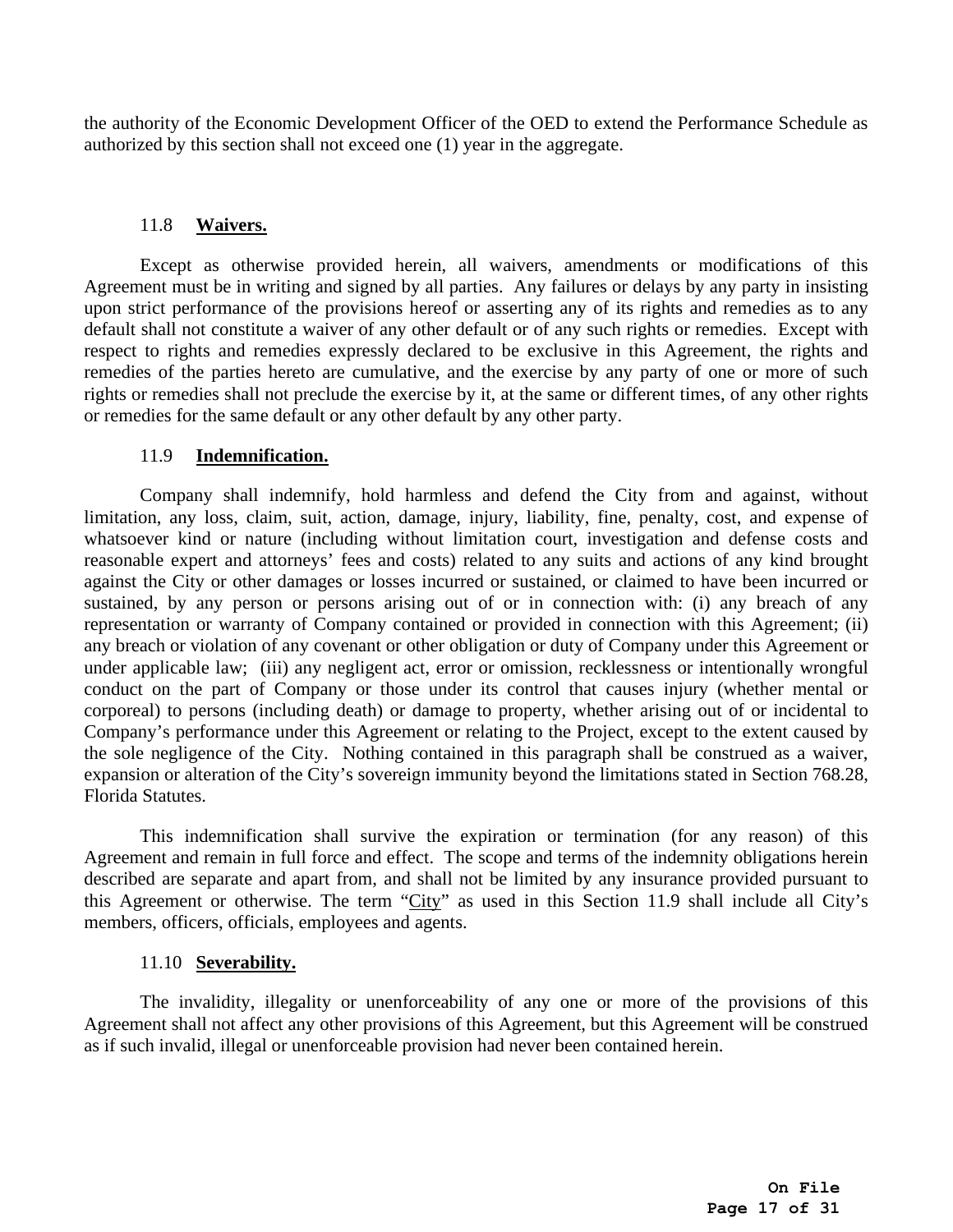## 11.11 **Compliance with State and Other Laws.**

<span id="page-17-0"></span>In the performance of this Agreement, the Company must comply with any and all applicable federal, state and local laws, rules and regulations, as the same exist and may be amended from time to time. Such laws, rules and regulations include, but are not limited to, Chapter 119, Florida Statutes (the Public Records Act) and Section 286.011, Florida Statutes, (the Florida Sunshine Law). If any of the obligations of this Agreement are to be performed by a subcontractor, the provisions of this Section shall be incorporated into and become a part of the subcontract.

## 11.12 **Non-Discrimination Provisions.**

<span id="page-17-1"></span>In conformity with the requirements of Section 126.404, *Ordinance Code*, the Company represents that it has adopted and will maintain a policy of non-discrimination against employees or applicants for employment on account of race, religion, sex, color, national origin, age or handicap, in all areas of employment relations, throughout the term of this Agreement. The Company agrees that, on written request, it will permit reasonable access to its records of employment, employment advertisement, application forms and other pertinent data and records, by the Executive Director of the Human Rights Commission, or successor agency or commission, for the purpose of investigation to ascertain compliance with the nondiscrimination provisions of this Chapter 126, Part 4 of the *Ordinance Code, provided however*, that the Company shall not be required to produce for inspection records covering periods of time more than one (1) year prior to the day and year first above written. The Company agrees that, if any of its obligations to be provided pursuant to this Agreement are to be performed by a subcontractor, the provisions of this Section [11.12](#page-17-1) shall be incorporated into and become a part of the subcontract.

## 11.13 **Contingent Fees Prohibited.**

<span id="page-17-2"></span>In conformity with Section 126.306, *Ordinance Code*, the Company warrants that it has not employed or retained any company or person, other than a bona fide employee working solely for the Company, to solicit or secure this Agreement, and that it has not paid or agreed to pay any person, company, corporation, individual or firm, other than a bona fide employee working solely for the Company, any fee, commission, percentage, gift, or any other consideration, contingent upon or resulting from the award or making of this Agreement. For the breach or violation of these provisions, the City shall have the right to terminate this Agreement without liability and, at its discretion, to deduct from the contract price, or otherwise recover, the full amount of such fee, commission, percentage, gift or consideration.

## 11.14 **Ethics.**

<span id="page-17-3"></span>The Company represents that it has reviewed the provisions of the Jacksonville Ethics Code, as codified in Chapter 602, *Ordinance Code*, and the provisions of the Jacksonville Purchasing Code, as codified in Chapter 126, *Ordinance Code*.

## 11.15 **Conflict of Interest.**

<span id="page-17-4"></span>The parties will follow the provisions of Section 126.110, *Ordinance Code* with respect to required disclosures by public officials who have or acquire a financial interest in a bid or contract with the City, to the extent the parties are aware of the same.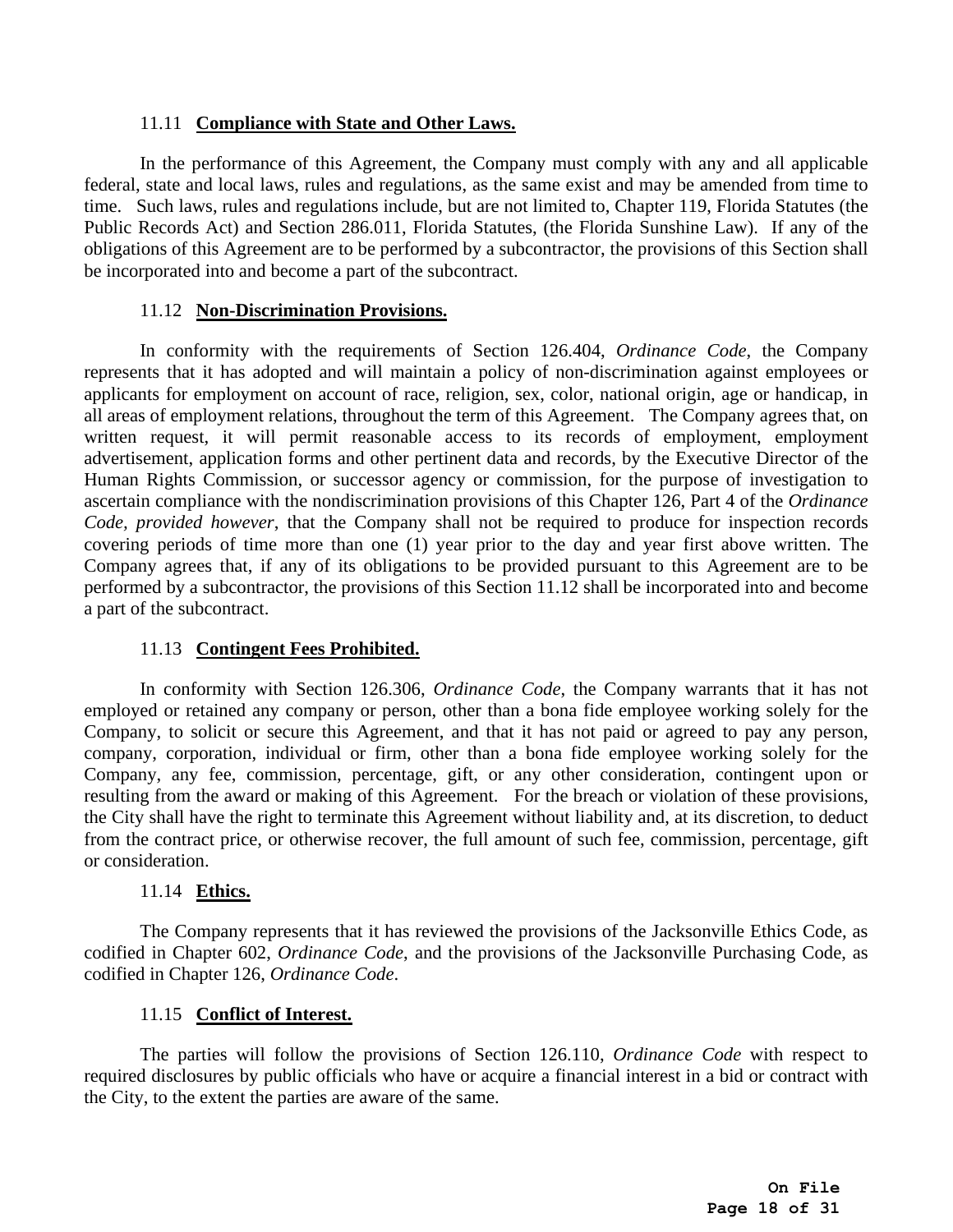## 11.16 **Public Entity Crimes Notice.**

<span id="page-18-0"></span>In conformity with the requirements of Section 126.104, *Ordinance Code* and Section 287.133, Florida Statutes, the Parties agree as follows:

The parties are aware and understand that a person or affiliate who has been placed on the State of Florida Convicted Vendor List, following a conviction for a public entity crime, may not submit a bid on a contract to provide any goods or services to a public entity; may not submit a bid on a contract with a public entity for the construction or repair of a public building or public work; may not submit bids on leases of real property to a public entity; may not be awarded or perform work as a contractor, supplier, subcontractor, or consultant under a contract with any public entity; and may not transact business with any public entity, in excess of \$35,000.00, for a period of thirty-six (36) months from the date of being placed on the Convicted Vendor List.

## 11.17 **Survival.**

<span id="page-18-1"></span>Any obligations and duties that by their nature extend beyond the expiration or termination of this Agreement shall survive the expiration or termination of this Agreement and remain in effect. Without limiting the foregoing, all obligations for the payment of fees or other sums accruing up to the expiration or termination of this Agreement and all provisions relating to the City's right to conduct an audit shall survive the expiration or termination of this Agreement.

## 11.18 **Incorporation by Reference.**

<span id="page-18-2"></span>All exhibits and other attachments to this Agreement that are referenced in this Agreement are by this reference made a part hereof and are incorporated herein.

## 11.19 **Order of Precedence.**

<span id="page-18-3"></span>In the event of any conflict between or among the provisions of this Agreement and those of any exhibit attached hereto or of any amendment, the priority, in decreasing order of precedence shall be: 1) any fully executed amendment; 2) provisions in this Agreement; and 3) exhibits to this Agreement.

## 11.20 **Counterparts.**

<span id="page-18-4"></span>This Agreement may be executed in several counterparts, each of which shall be deemed an original, and all of such counterparts together shall constitute one and the same instrument.

## 11.21 **Independent Contractor.**

<span id="page-18-5"></span>In the performance of this Agreement, the Company will be acting in the capacity of an independent contractor and not as an agent, employee, partner, joint venturer or association of the City. The Company and its employees or agents shall be solely responsible for the means, method, technique, sequences and procedures utilized by the Company in the performance of this Agreement.

## <span id="page-18-6"></span>11.22 **Retention of Records/Audit**

The Company agrees: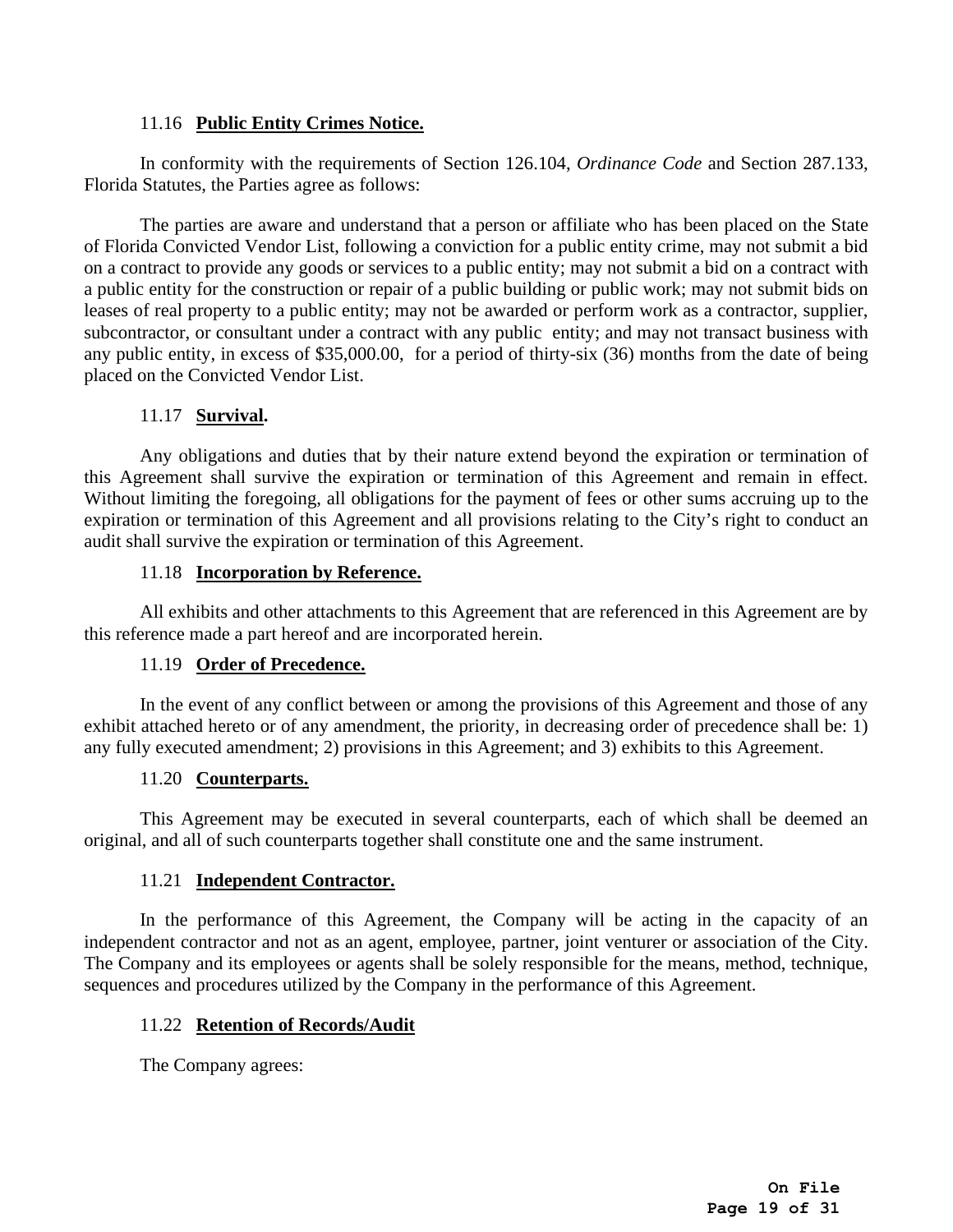- (a) To establish and maintain books, records and documents (including electronic storage media) sufficient to reflect all income and expenditures of funds provided by the City under this Agreement.
- (b) To retain all client records, financial records, supporting documents, statistical records, and any other documents (including electronic storage media) pertinent to this Agreement for a period of six (6) years after completion of the date of final payment by the City under this Agreement, including auditable records pertaining to jobs filled by third-party employers. If an audit has been initiated and audit findings have not been resolved at the end of six (6) years, the records shall be retained until resolution of the audit findings or any litigation which may be based on the terms of this Agreement, at no additional cost to the City.
- (c) Upon demand, at no additional cost to the City, to facilitate the duplication and transfer of any records or documents during the required retention period.
- (d) To assure that these records shall be subject at all reasonable times to inspection, review, copying, or audit by personnel duly authorized by the City, including but not limited to the City Council auditors.
- (e) At all reasonable times for as long as records are maintained, to allow persons duly authorized by the City, including but not limited to the City Council auditors, full access to and the right to examine any of the Company's contracts and related records and documents, regardless of the form in which kept.
- (f) To ensure that all related party transactions are disclosed to the City.
- (g) To include the aforementioned audit, inspections, investigations and record keeping requirements in all subcontracts and assignments of this Agreement.
- (h) To permit persons duly authorized by the City, including but not limited to the City Council auditors, to inspect and copy any records, papers, documents, facilities, goods and services of the Company which are relevant to this Agreement, and to interview any employees and subcontractor employees of the Company to assure the City of the satisfactory performance of the terms and conditions of this Agreement. Following such review, the City will deliver to the Company a written report of its findings and request for development by the Company of a corrective action plan where appropriate. The Company hereby agrees to timely correct all deficiencies identified in the corrective action plan.
- (i) If the result of any audit by the City establishes that the number of New Jobs or amount of private capital investment has been overstated by five percent (5%) or more, the entire expense of the audit shall be borne by the Company.
- (j) Additional monies due as a result of any audit or annual reconciliation shall be paid within thirty (30) days of date of the City's invoice.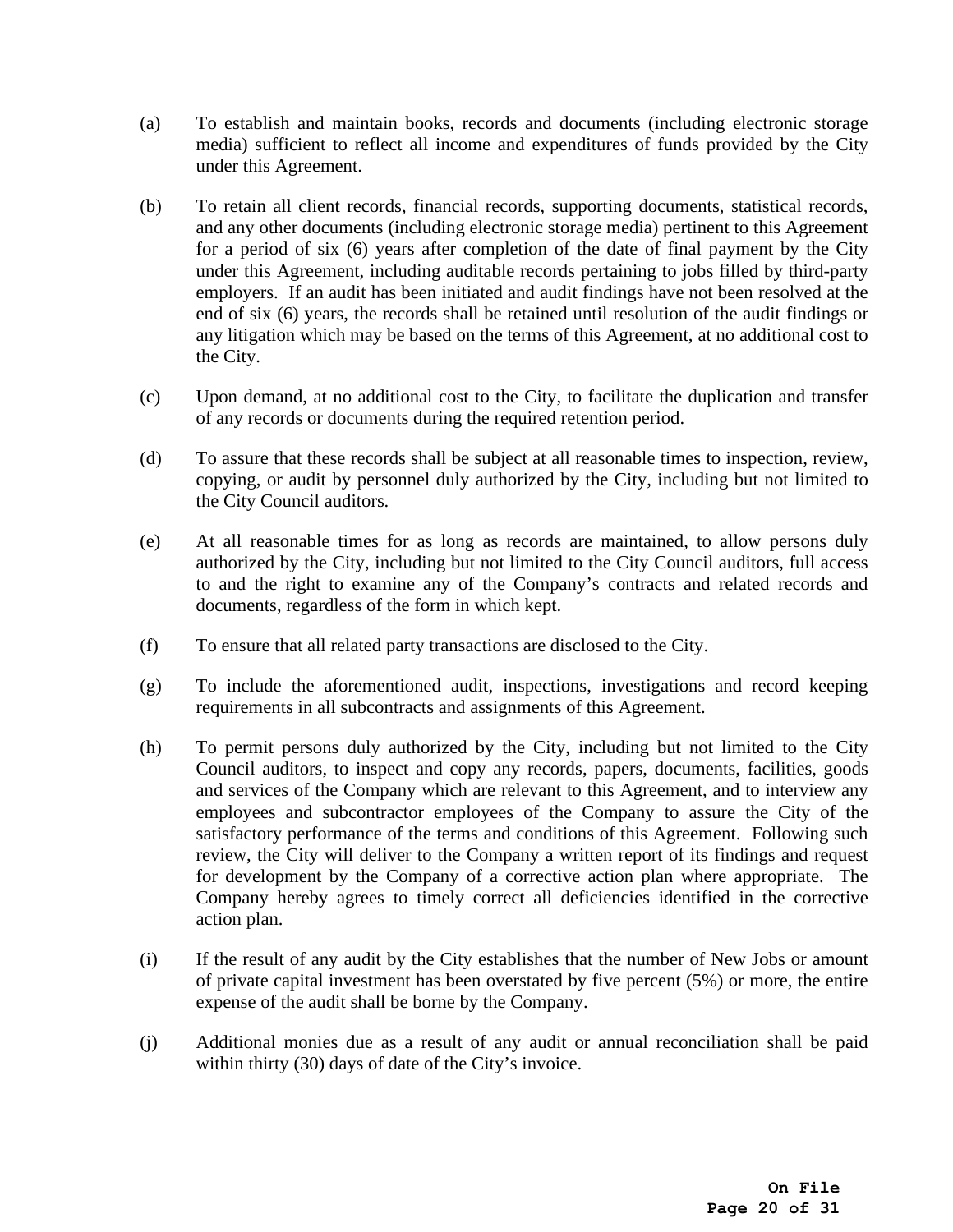(k) Should the annual reconciliation or any audit reveal that the Company has overstated the number of New Jobs or amount of private capital investment, and the Company does not make restitution within thirty (30) days from the date of receipt of written notice from the City, then, in addition to any other remedies available to the City, the City may terminate this Agreement, solely at its option, by written notice to the Company.

### 11.23 **Non-merger.**

<span id="page-20-0"></span>None of the terms, covenants, agreements or conditions set forth in this Agreement shall be deemed to be merged with any deed conveying title to the Project Parcel.

## 11.24 **Exemption of City.**

<span id="page-20-1"></span>Neither this Agreement nor the obligations imposed upon the City hereunder shall be or constitute an indebtedness of the City within the meaning of any constitutional, statutory or charter provisions requiring the City to levy ad valorem taxes nor a lien upon any properties of the City. Payment or disbursement by the City of any loan or grant amount hereunder is subject to the availability of lawfully appropriated funds. If funds are not available pursuant to a lawful appropriation thereof by the City Council, this Agreement shall be void and the City shall have no further obligations hereunder.

## 11.25 **Parties to Agreement; Successors and Assigns.**

<span id="page-20-2"></span>This is an agreement solely between the City and Company. The execution and delivery hereof shall not be deemed to confer any rights or privileges on any person not a party hereto. This Agreement shall be binding upon Company and Company's successors and assigns, and shall inure to the benefit of the City and its successors and assigns. However, Company shall not assign, transfer or encumber its rights or obligations hereunder or under any document executed in connection herewith, without the prior written consent of the City , which consent may be withheld in the sole discretion of the City.

## 11.26 **Venue; Applicable Law.**

<span id="page-20-3"></span>The rights, obligations and remedies of the parties specified under this Agreement shall be interpreted and governed in all respects by the laws of the State of Florida. All legal actions arising out of or connected with this Agreement must be instituted in the Circuit Court of Duval County, Florida, or in the Federal District Court for the Middle District of Florida, Jacksonville Division. The laws of the State of Florida shall govern the interpretation and enforcement of this Agreement. Each party shall be responsible for the payment of its own attorneys' fees and costs incurred in connection with the enforcement of the terms of this Agreement.

## 11.27 **Civil Rights.**

<span id="page-20-4"></span>The Company agrees to comply with all of the terms and requirements of the Civil Rights Act of 1964, as amended, and the Civil Rights Act of 1968, as amended, and the antidiscrimination provisions of Chapter 126, Part 4, of the City Ordinance Code, and further agrees that in its operation under this Agreement it will not discriminate against anyone on the basis of race, color, age, disability, sex or national origin.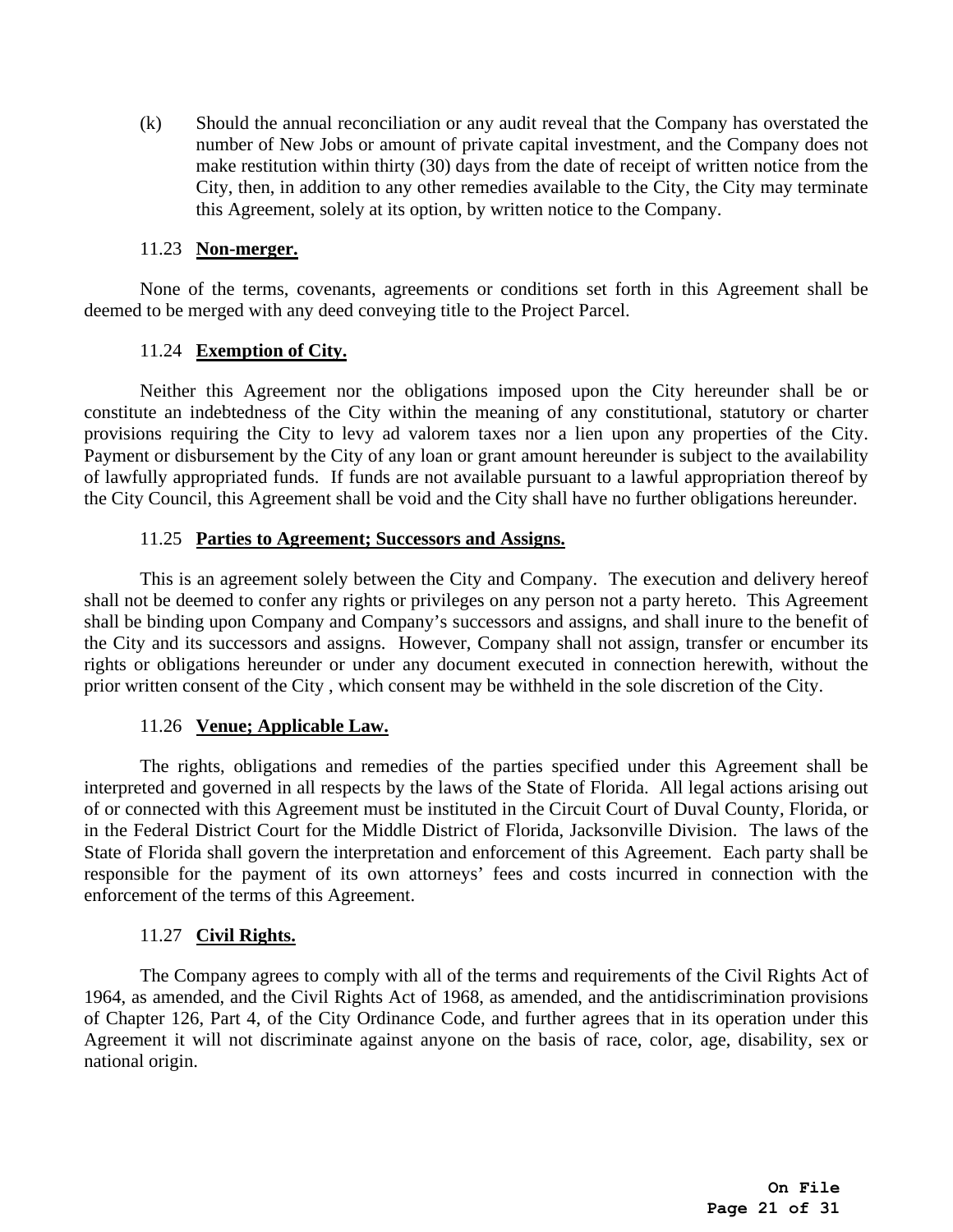## <span id="page-21-0"></span>11.28 **Further Assurances.**

Company will, on request of the City,

- (a) promptly correct any defect, error or omission herein or in any document executed in connection herewith (collectively the "Project Documents");
- (b) execute, acknowledge, deliver, procure, record or file such further instruments and do such further acts deemed necessary, desirable or proper by the City to carry out the purposes of the Project Documents and to identify and subject to the liens of the Project Documents any property intended to be covered thereby, including any renewals, additions, substitutions replacements, or appurtenances to the subject property;
- (c) execute, acknowledge, deliver, procure, file or record any documents or instruments deemed necessary, desirable or proper by the City to protect the liens or the security interest under the Project Documents against the rights or interests of third persons; and
- (d) provide such certificates, documents, reports, information, affidavits and other instruments and do such further acts deemed necessary, desirable or proper by the City to carry out the purposes of the Project Documents and this Agreement.

## 11.29 **Exhibits.**

<span id="page-21-1"></span>In the event of a conflict between any provisions of this Agreement and any exhibit attached to or referenced in this Agreement, the provisions of this Agreement shall govern.

## 11.30 **Construction.**

<span id="page-21-2"></span>All parties acknowledge that they have had meaningful input into the terms and conditions contained in this Agreement. Company further acknowledges that it has had ample time to review this Agreement and related documents with counsel of its choice. Any doubtful or ambiguous provisions contained herein shall not be construed against the party who drafted the Agreement. Captions and headings in this Agreement are for convenience of reference only and shall not affect the construction of this Agreement.

## 11.31 **Further Authorizations.**

<span id="page-21-3"></span>The parties acknowledge and agree that the Mayor of the City, or his designee, and the City's Corporation Secretary, or their respective designees, are hereby authorized to execute any and all other contracts and documents and otherwise take all necessary action in connection with this Agreement and the Resolution.

## 11.32 **Attorney's Fees.**

<span id="page-21-4"></span>Each party shall be responsible for its own attorneys' fees and costs in connection with any legal action related to this Agreement.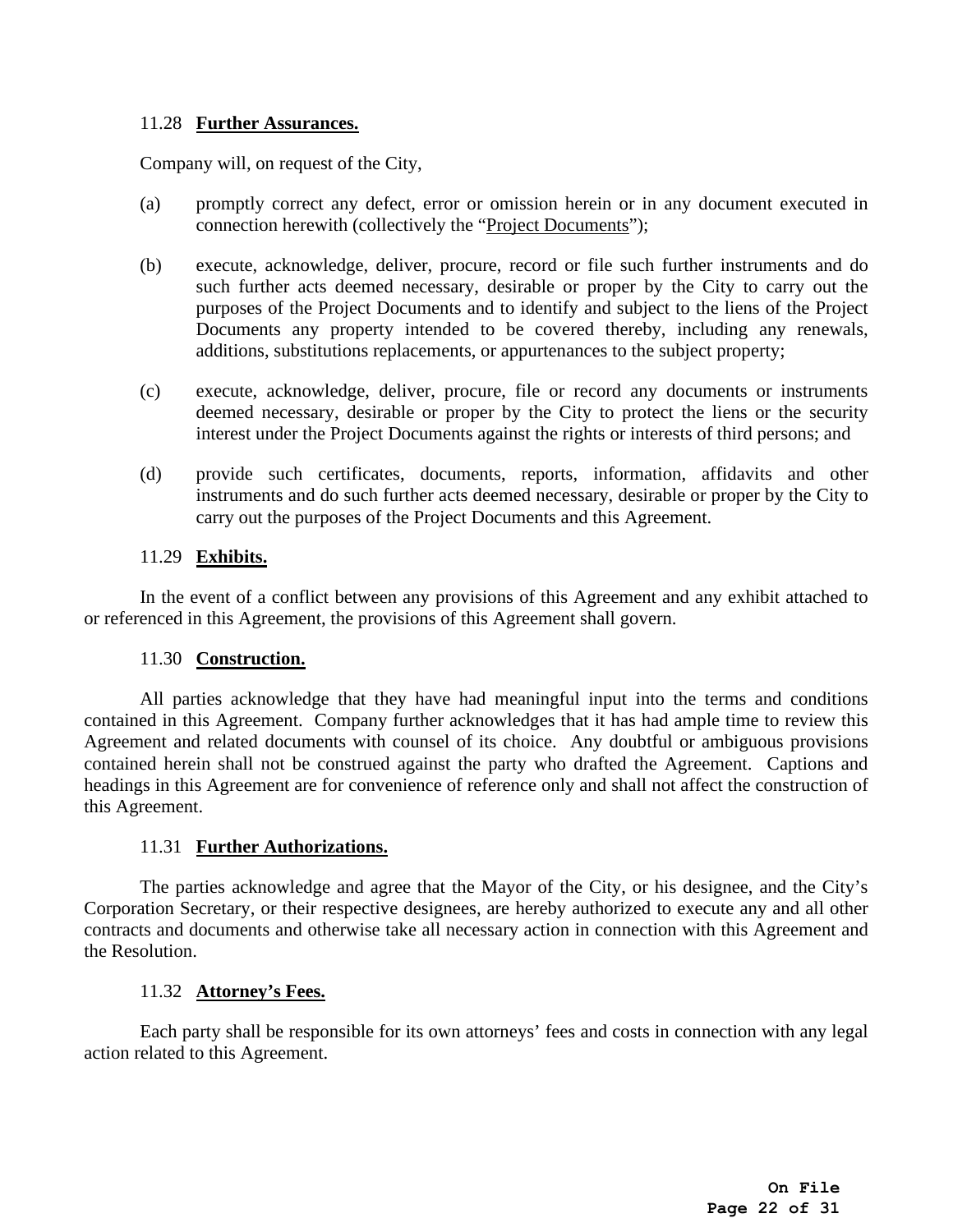# **IN WITNESS WHEREOF**, this Agreement is executed the day and year above written.

## ATTEST:

## CITY OF JACKSONVILLE

| $\mathbf{B} \mathbf{v}$ :    |  |
|------------------------------|--|
| James R. McCain, Jr.         |  |
| <b>Corporation Secretary</b> |  |

WITNESS:

 $\overline{a}$ 

By: 

Lenny Curry, Mayor

DUN & BRADSTREET, INC., a Delaware corporation

| By:   |  |
|-------|--|
| Name: |  |
| Its:  |  |

 $\overline{a}$ Print Name:

Print Name:

Form Approved:

\_\_\_\_\_\_\_\_\_\_\_\_\_\_\_\_\_\_\_\_\_\_\_\_\_\_\_\_\_ Office of the General Counsel

GC-#1428904-v7-Dun\_&\_Bradstreet\_EDA.doc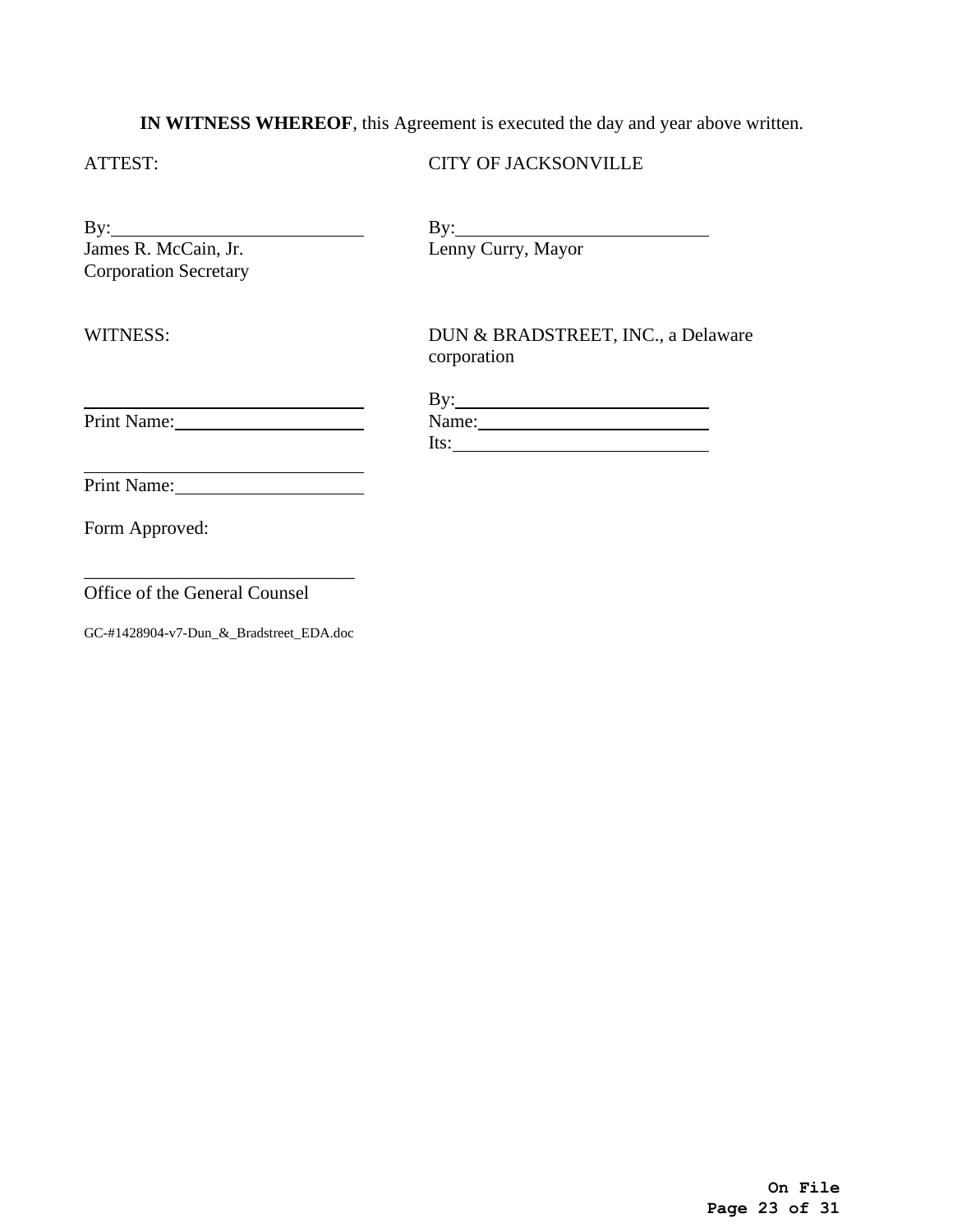**Encumbrance and funding information for internal City use:**

**Account…………..** 

**Amount…………...\$** 

In accordance with Section 24.103(e), of the *Ordinance Code* of the City of Jacksonville, I do hereby certify that there is an unexpended, unencumbered and unimpounded balance in the appropriation sufficient to cover the foregoing agreement; *provided however*, this certification is not nor shall it be interpreted as an encumbrance of funding under this Contract. Actual encumbrance<sup>[s]</sup> shall be made by subsequent check request<sup>[s]</sup>, as specified in said Contract.

> Director of Finance City Contract #\_\_\_\_\_\_\_\_\_\_

Contract Encumbrance Data Sheet follows immediately.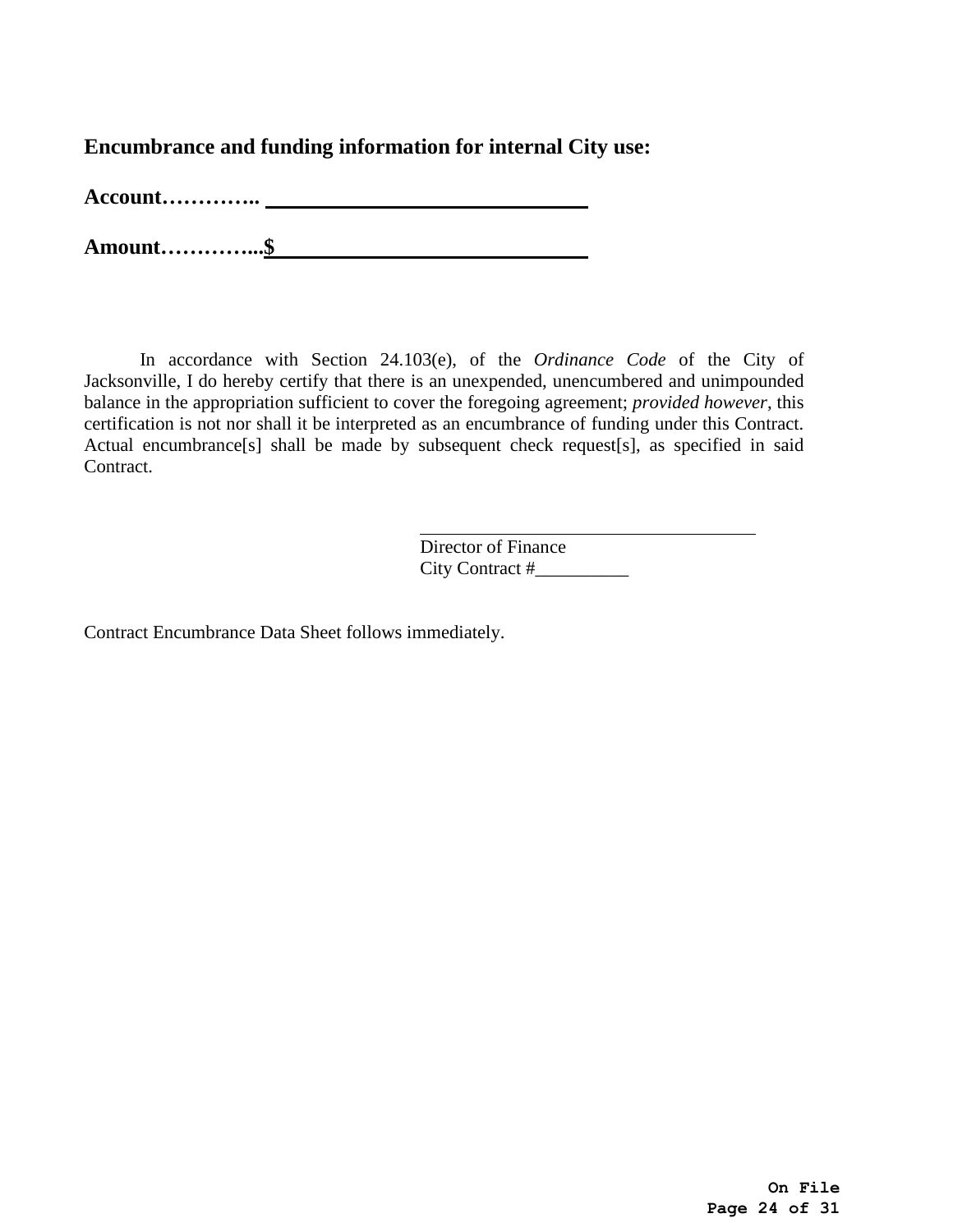# <span id="page-24-0"></span>LIST OF EXHIBITS

Exhibit A Description of the Project Parcel

Exhibit B Improvements

<span id="page-24-2"></span>Exhibit C Annual Survey

<span id="page-24-1"></span>Exhibit D Job Report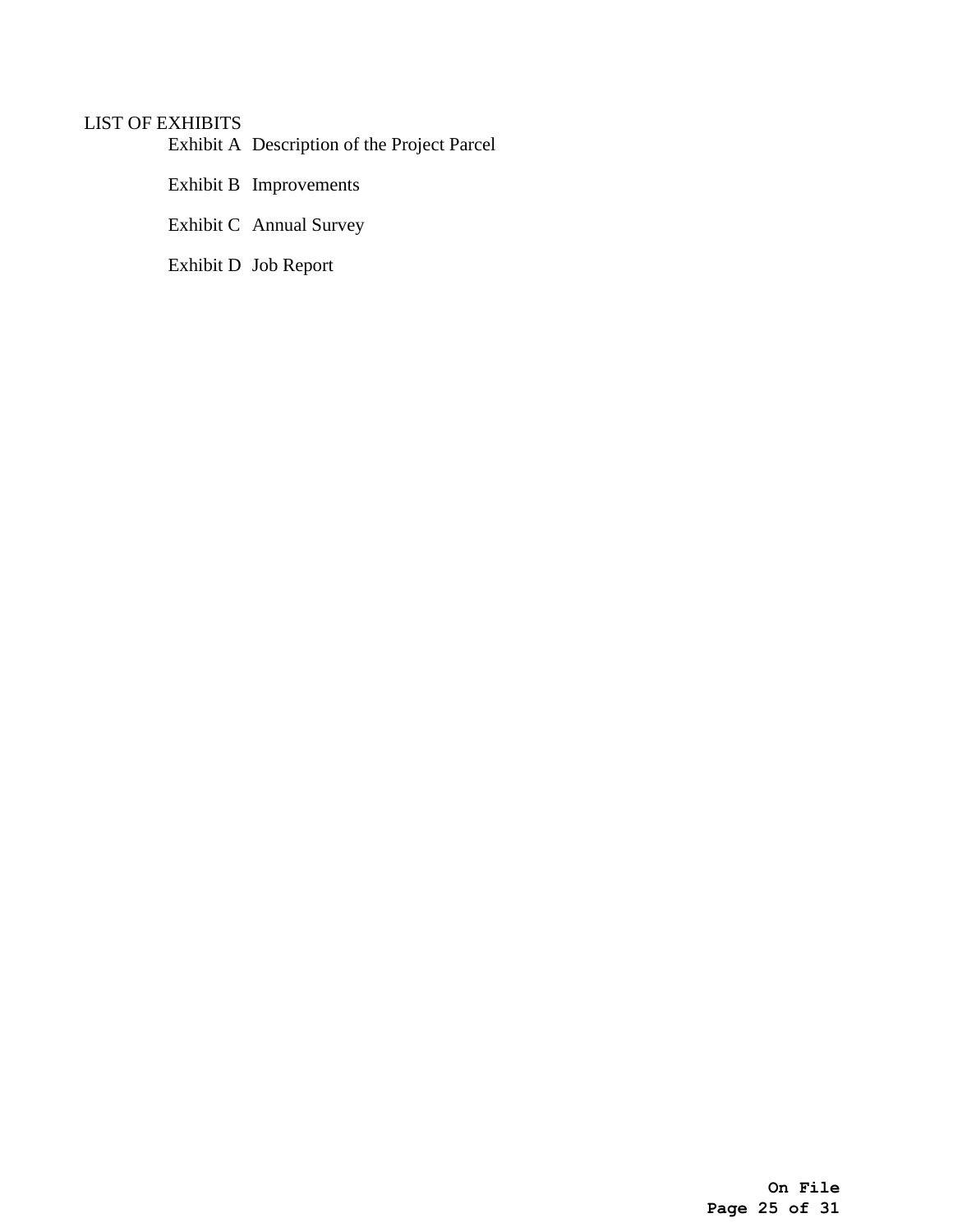# **Exhibit A Description of Project Parcel**

That certain real property located in Jacksonville, Florida.

**On File Page 26 of 31**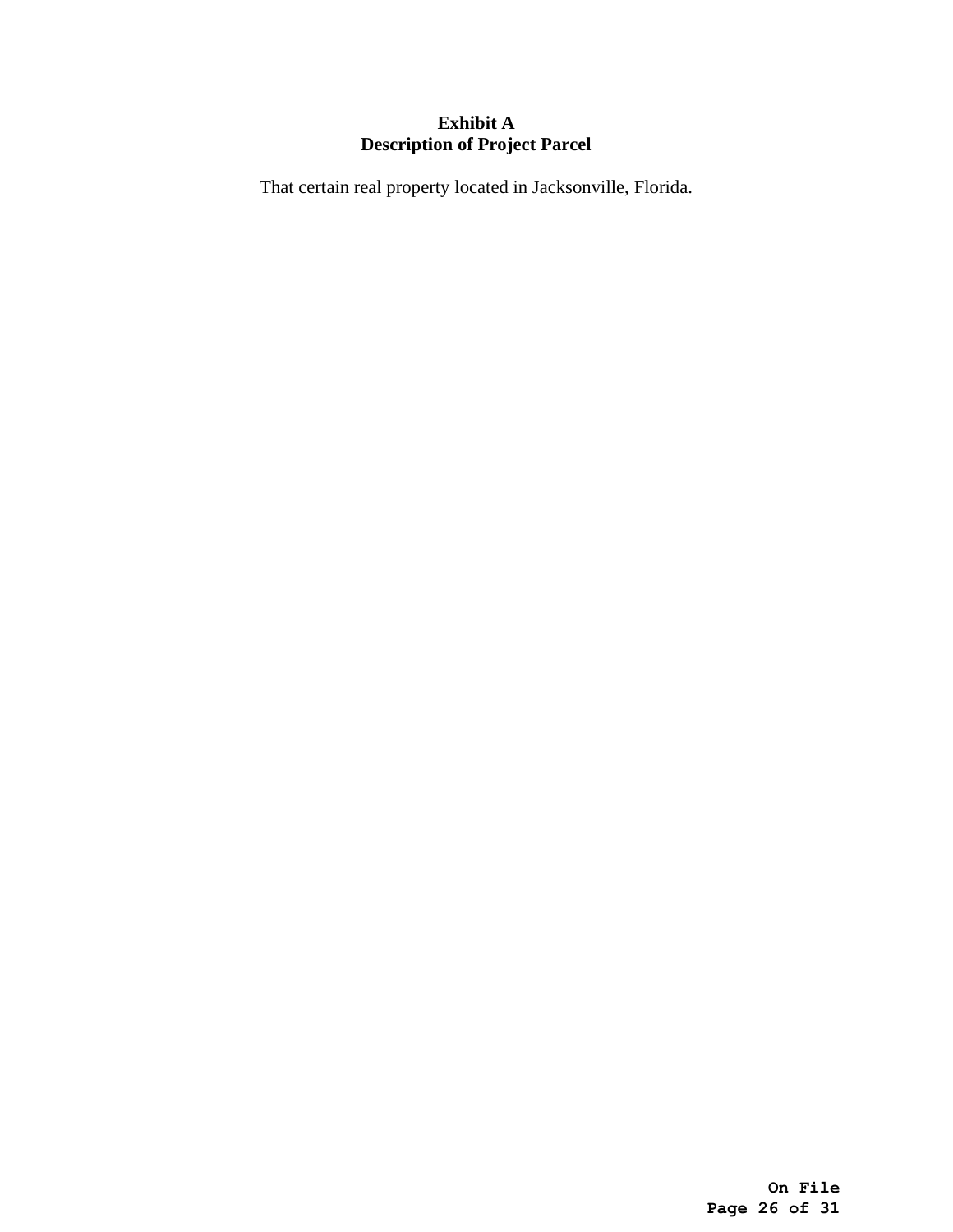## **Exhibit B Improvements**

Fee simple purchase of building located in Jacksonville. All improvements made to the building located in Jacksonville and/or any other offices occupied by Dun and Bradstreet employees, located within Duval County.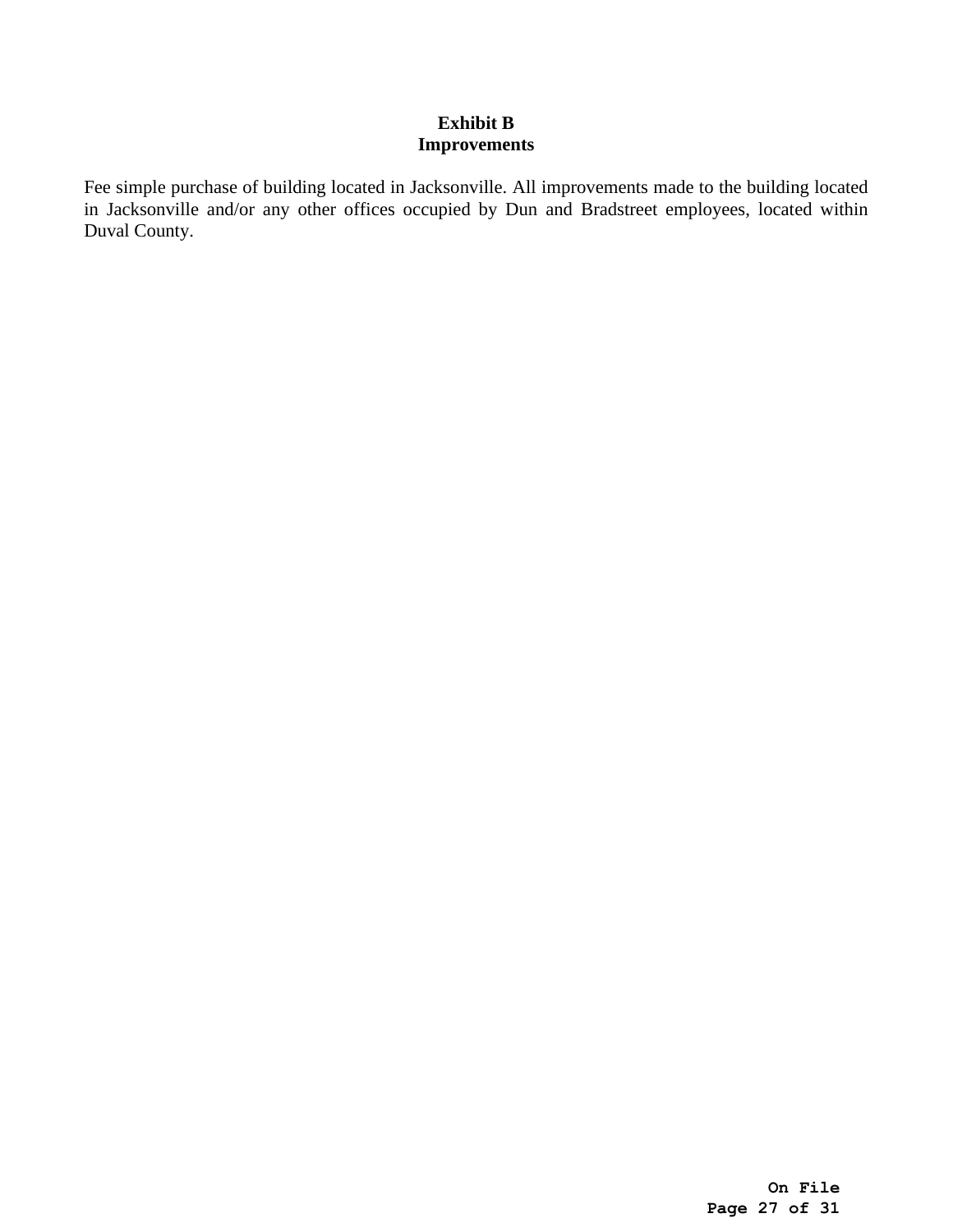# **Exhibit C**

# **Annual Survey 2021**

Please complete the form below as it relates to the project for which you received City or State assistance. Should you have any questions, please call (904) 255-5447 or email OEDFinance@coj.net. Send completed form to: City of Jacksonville, Office of Economic Development, Finance and Compliance, 117 West Duval Street, Suite 275, Jacksonville, FL 32202, Fax: (904) 630-1019, Email: OEDFinance@COJ.NET

## **As of 12/31/2021:**

## **I. EMPLOYMENT INFORMATION**

| Number of Jobs at Project Site                             | $[1]$ |
|------------------------------------------------------------|-------|
| Number of Jobs at Project Site before Project              | $[2]$ |
| Net New Jobs (subtract line [2] from line [1]              |       |
| Average Wage of New Employees (excluding benefits)         |       |
| Estimated cost of benefits as a percentage of Average Wage | %     |

## **II. CAPITAL INVESTMENT INFORMATION**

| <b>Project Land Costs</b>                 | $[3]$ \$ |
|-------------------------------------------|----------|
| <b>Project Structure Costs</b>            | $[4]$ \$ |
| <b>Project Equipment Costs</b>            | $[5]$ \$ |
| <b>Other Costs</b>                        | $[6]$ \$ |
| Total Project Costs (sum [3] through [6]) |          |

#### **III. ASSESSED PROPERTY VALUE**

| Assessed Value of Property on 2021 |  |
|------------------------------------|--|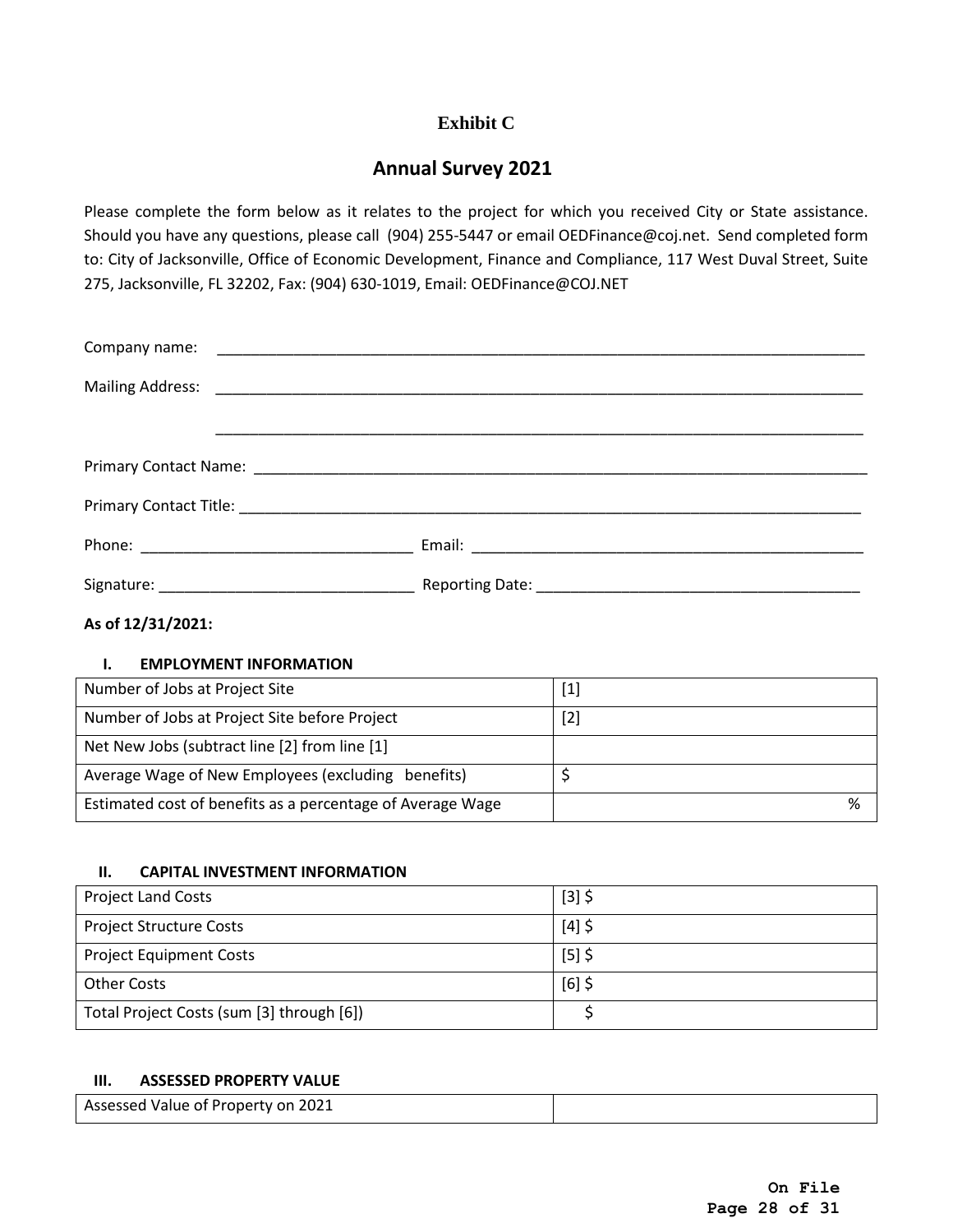| Duval County Property Tax Bill: |                  |
|---------------------------------|------------------|
| Real Property                   | $[7]$ \$         |
| <b>Personal Property</b>        | $[8]$ \$         |
| Total of [7] & [8]              |                  |
| Amount of Taxes Paid:           | Date Taxes Paid: |

#### IV. PLEASE PROVIDE A BRIEF DESCRIPTION OF THE STATUS OF THE PROJECT INCLUDING, WHERE APPLICABLE, AN OVERVIEW OF THE TYPE OF JOBS CREATED.

V. PLEASE PROVIDE INFORMATION REGARDING AND COMMUNITY SERVICE ACTIVITIES IN WHICH YOU OR YOUR EMPLOYEES HAVE PARTICIPATED THIS PAST YEAR.

> On File Page 29 of 31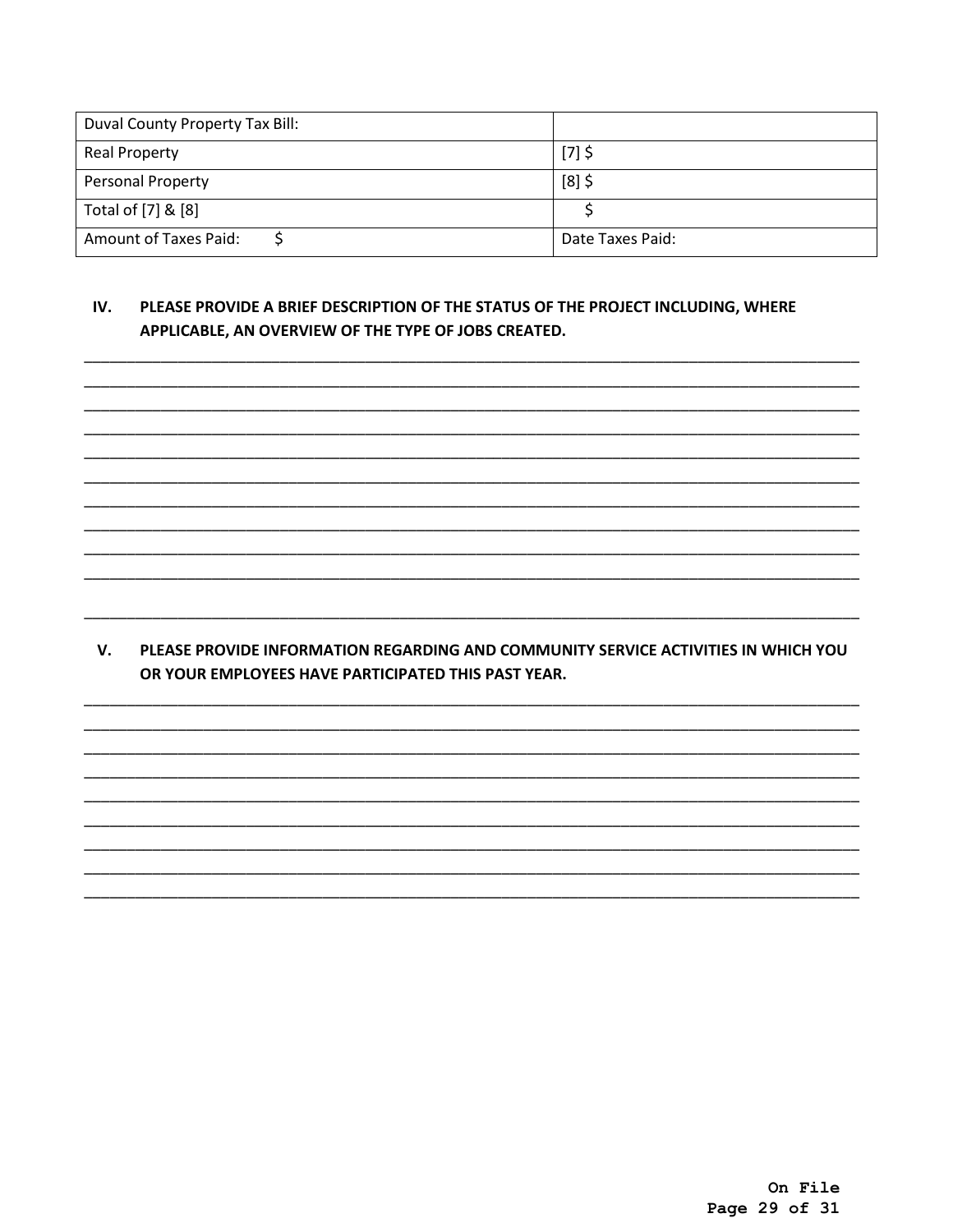## **Exhibit D**

# **Job Report 2021**

Please complete the form below as it relates to the project for which you received City or State assistance. Should you have any questions, please call (904) 255-5447 or email OEDFinance@coj.net. Send completed form to: City of Jacksonville, Office of Economic Development, Finance and Compliance, 117 West Duval Street, Suite 275, Jacksonville, FL 32202, Fax: (904) 630-1019, Email: [OEDFinance@COJ.NET.](mailto:OEDFinance@COJ.NET)

**This form should be completed to document all jobs located at the project location as required in the Agreement. The first page of this form must be completed. The second page can either be completed with all required information or a report can be run from the company's HR system. Employees listed on this form must be on the Company's payroll as of December 31, 2021. The OED reserves the right to audit the Company's records to verify the information included on this form.** 

**\*By signing this form, I hereby certify that the information in this Job Report and any accompanying documents is true and correct to the best of my knowledge, information and belief. (Please include a signature from a Vice President or higher ranking officer or in the case of an LLC, a manager or managing member.)**